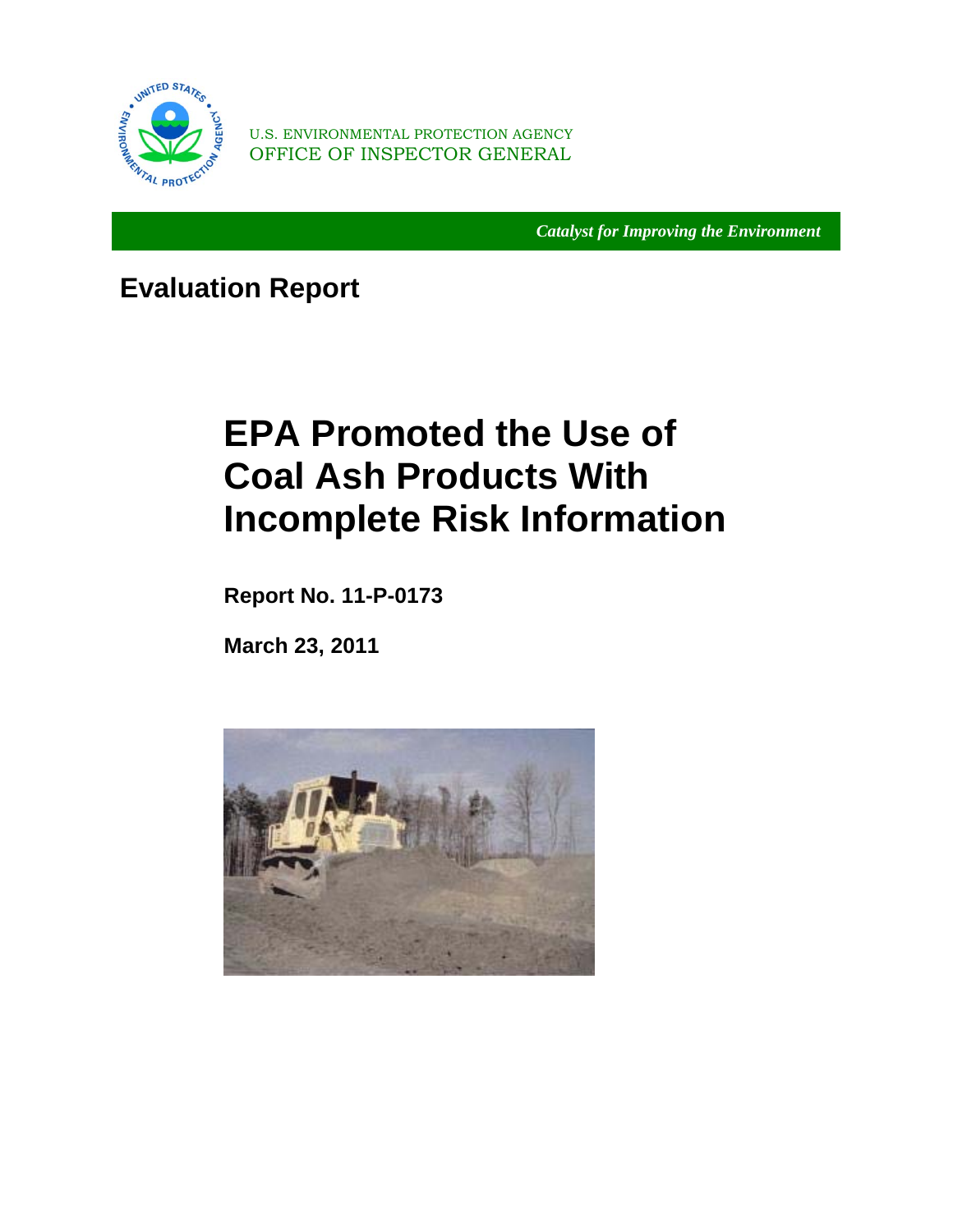#### **Report Contributors:** Carolyn Copper

**Steve Hanna**  Richard Jones Chad Kincheloe Tapati Bhattacharyya Anne Declerck Brooke Shull

#### **Abbreviations**

| $C^2P^2$     | <b>Coal Combustion Products Partnership</b>  |
|--------------|----------------------------------------------|
| <b>CCR</b>   | Coal combustion residual                     |
| <b>EPA</b>   | U.S. Environmental Protection Agency         |
| <b>FBC</b>   | Fluidized bed combustion                     |
| GAO          | U.S. Government Accountability Office        |
| <b>IWEM</b>  | <b>Industrial Waste Evaluation Model</b>     |
| <b>OIG</b>   | Office of Inspector General                  |
| <b>ORCR</b>  | Office of Resource Conservation and Recovery |
| <b>OSWER</b> | Office of Solid Waste and Emergency Response |
| <b>RCC</b>   | <b>Resource Conservation Challenge</b>       |
| <b>TCLP</b>  | Toxicity characteristic leaching procedure   |

**Cover photo:** Spreading and compacting fly ash structural fill. (EPA photo)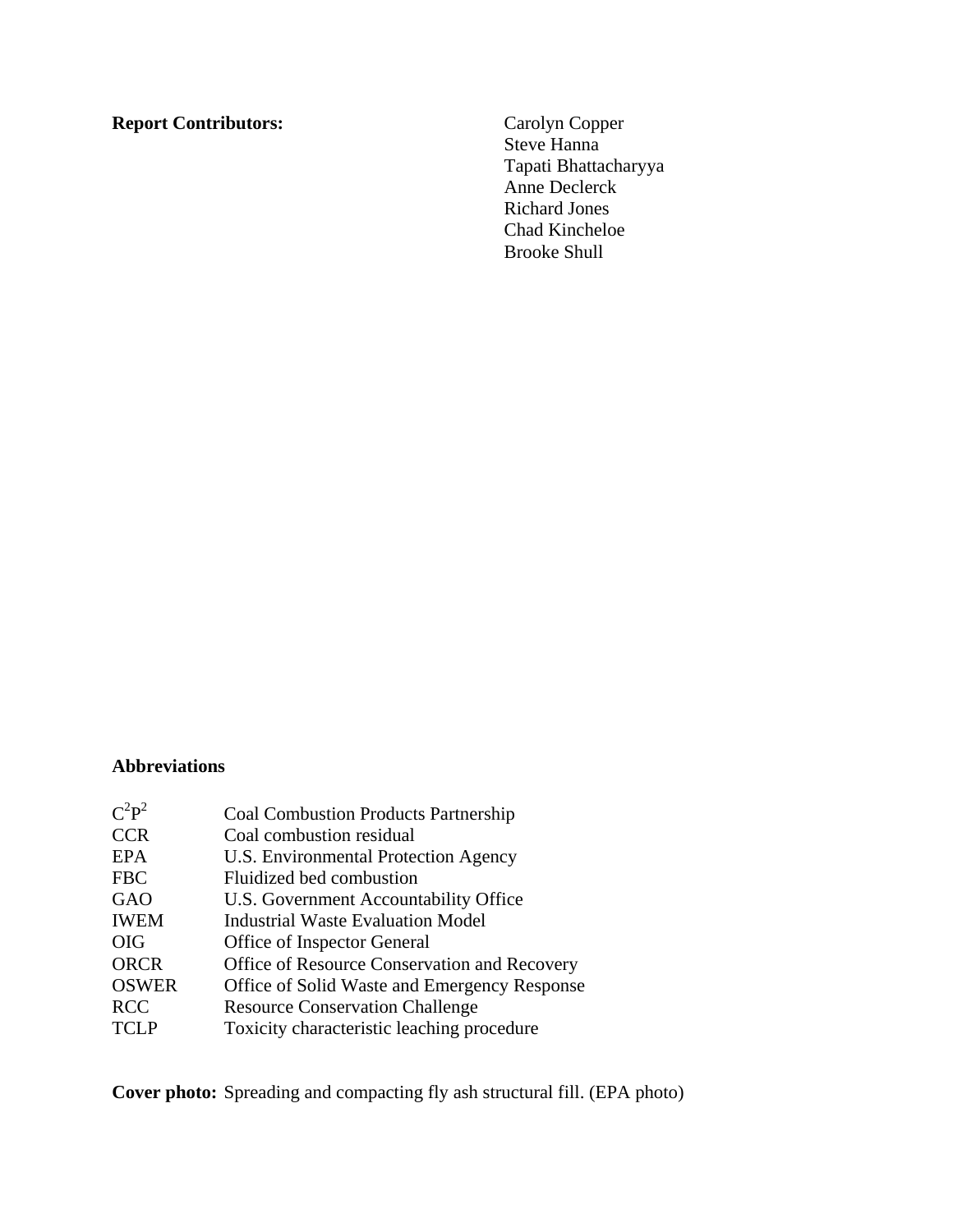

**U.S. Environmental Protection Agency** 11-P-0173<br> **Cffice of Increases: Concrol Office of Inspector General** 

# At a Glance

*Catalyst for Improving the Environment* 

#### **Why We Did This Review**

We initiated this review to determine whether the U.S. Environmental Protection Agency (EPA) followed accepted and standard practices in determining that coal combustion residuals (CCRs) are safe for the beneficial uses it had promoted on its Coal Combustion Products Partnership  $(C^2P^2)$ program website.

#### **Background**

CCRs are generated from burning coal. More than 136 million tons of CCRs were generated in 2008. EPA defines beneficial use of CCRs as one that provides a functional benefit, replaces the use of an alternative material, conserves natural resources, and meets relevant product specifications and regulatory standards. Beneficial uses of CCRs include concrete manufacture or soil enhancement, among others.

**For further information, contact our Office of Congressional, Public Affairs and Management at (202) 566-2391.** 

**The full report is at: [www.epa.gov/oig/reports/2011/](http://www.epa.gov/oig/reports/2011/20110323-11-P-0173.pdf)  20110323-11-P-0173.pdf** 

### *EPA Promoted the Use of Coal Ash Products With Incomplete Risk Information*

#### **What We Found**

EPA did not follow accepted and standard practices in determining the safety of the 15 categories of CCR beneficial uses it promoted through the  $\overline{C}^2P^2$  program. EPA's application of risk assessment, risk screening, and leachate testing and modeling was significantly limited in scope and applicability. Without proper protections, CCR contaminants can leach into ground water and migrate to drinking water sources, posing significant public health concerns.

EPA officials told us they relied on individual state beneficial use programs to review and approve specific CCR beneficial uses, and to manage associated risks. EPA established, but did not implement, plans in 2005 to identify environmentally safe and beneficial use practices. Had EPA implemented its plans, it may have known earlier about risks from large-scale disposal of CCRs described as beneficial use.

EPA documented these risks in damage cases presented in its June 2010 proposed rule to regulate certain CCRs. EPA stated in the proposed rule that certain uses of CCRs, in sand and gravel pits as well as large-scale fill operations, represent disposal rather than beneficial use. After release of its proposed rule, EPA stopped promoting beneficial uses of CCRs through the  $C^2P^2$  program. Further, in response to a recommendation from the OIG, EPA removed access to the  $C^2P^2$  website.

In the proposed rule, EPA sought public comment on approaches for regulating CCRs, to include information and data on beneficial uses, particularly unencapsulated uses that may present a risk to human health and the environment. Such information will help EPA make informed decisions about safe beneficial use of CCRs. EPA should also have a sound process for evaluating and analyzing risk information that forms the basis of Agency promotions on safe beneficial use of CCRs.

#### **What We Recommend**

We recommend that EPA define and implement risk evaluation practices for beneficial uses of CCRs, and that it determine if further action is warranted to address historical CCR structural fill applications. EPA agreed with these recommendations, which were revised in response to EPA suggestions. In its final response to this report, EPA should describe its specific corrective actions to address the recommendations and provide estimated completion dates for these actions.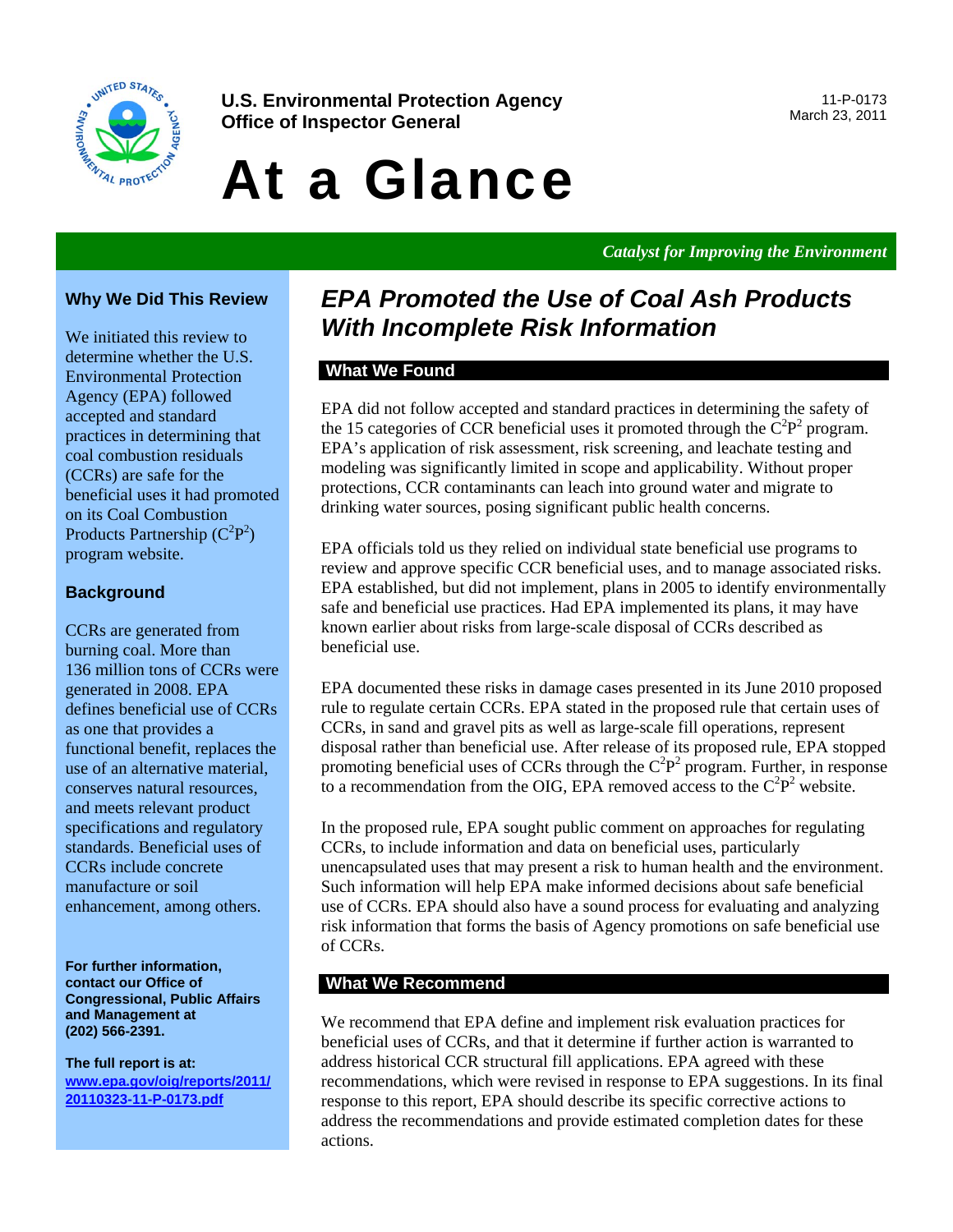

#### **UNITED STATES ENVIRONMENTAL PROTECTION AGENCY**  WASHINGTON, D.C. 20460

THE INSPECTOR GENERAL

#### March 23, 2011

#### **MEMORANDUM**

**SUBJECT:** EPA Promoted the Use of Coal Ash Products With Incomplete Risk Information Report No. 11-P-0173

**FROM:** Arthur A. Elkins, Jr. Inspector General

athur a. Elhin

TO: **Mathy Stanislaus** Assistant Administrator for Solid Waste and Emergency Response

This is our report on the subject evaluation conducted by the Office of Inspector General (OIG) of the U.S. Environmental Protection Agency (EPA). This report contains findings that describe the problems the OIG has identified and corrective actions the OIG recommends. This report represents the opinion of the OIG and does not necessarily represent the final EPA position. Final determinations on matters in this report will be made by EPA managers in accordance with established resolution procedures.

The estimated direct labor and travel costs for this report are \$759,649.

#### **Action Required**

In accordance with EPA Manual 2750, you are required to provide a written response to this report within 90 calendar days. Your response should include a corrective action plan for agreedupon actions, including actual or estimated milestone completion dates. Your response will be posted on the OIG's public website, along with our comments on your response. Your response should be provided in an Adobe PDF file that complies with the accessibility requirements of section 508 of the Rehabilitation Act of 1973, as amended. Please e-mail your response to Carolyn Copper at [copper.carolyn@epa.gov. If](mailto:copper.carolyn@epa.gov) your response contains data that you do not want to be released to the public, you should identify the data for redaction. We have no objections to the further release of this report to the public.

If you or your staff have any questions regarding this report, please contact Wade Najjum at (202) 566-0832 or [najjum.wade@epa.gov, or](mailto:najjum.wade@epa.gov) Carolyn Copper at (202) 566-0829 or [copper.carolyn@epa.gov.](mailto:copper.carolyn@epa.gov)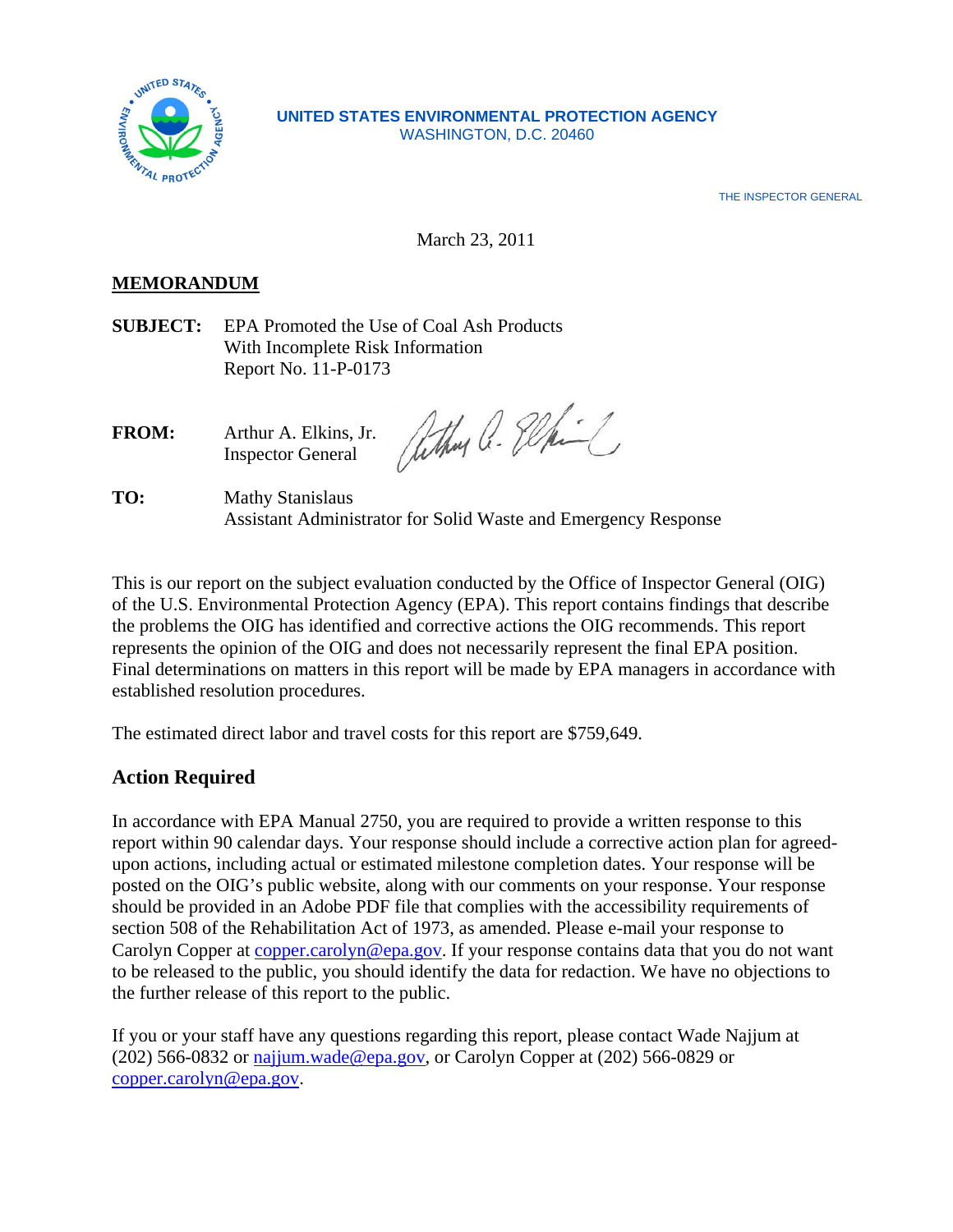### *Table of Contents*

### **Chapters**

|              |                                                              | $\overline{2}$ |
|--------------|--------------------------------------------------------------|----------------|
|              |                                                              | 3              |
|              |                                                              | 4              |
| $\mathbf{2}$ | <b>EPA Did Not Follow Accepted and Standard Practices in</b> | 5              |
|              | EPA Has Not Defined Accepted and Standard Practices for      | 5              |
|              |                                                              | 9              |
|              |                                                              | 11             |
|              |                                                              | 12             |
|              |                                                              | 12             |
|              | Status of Recommendations and Potential Monetary Benefits    | 13             |

### **Appendices**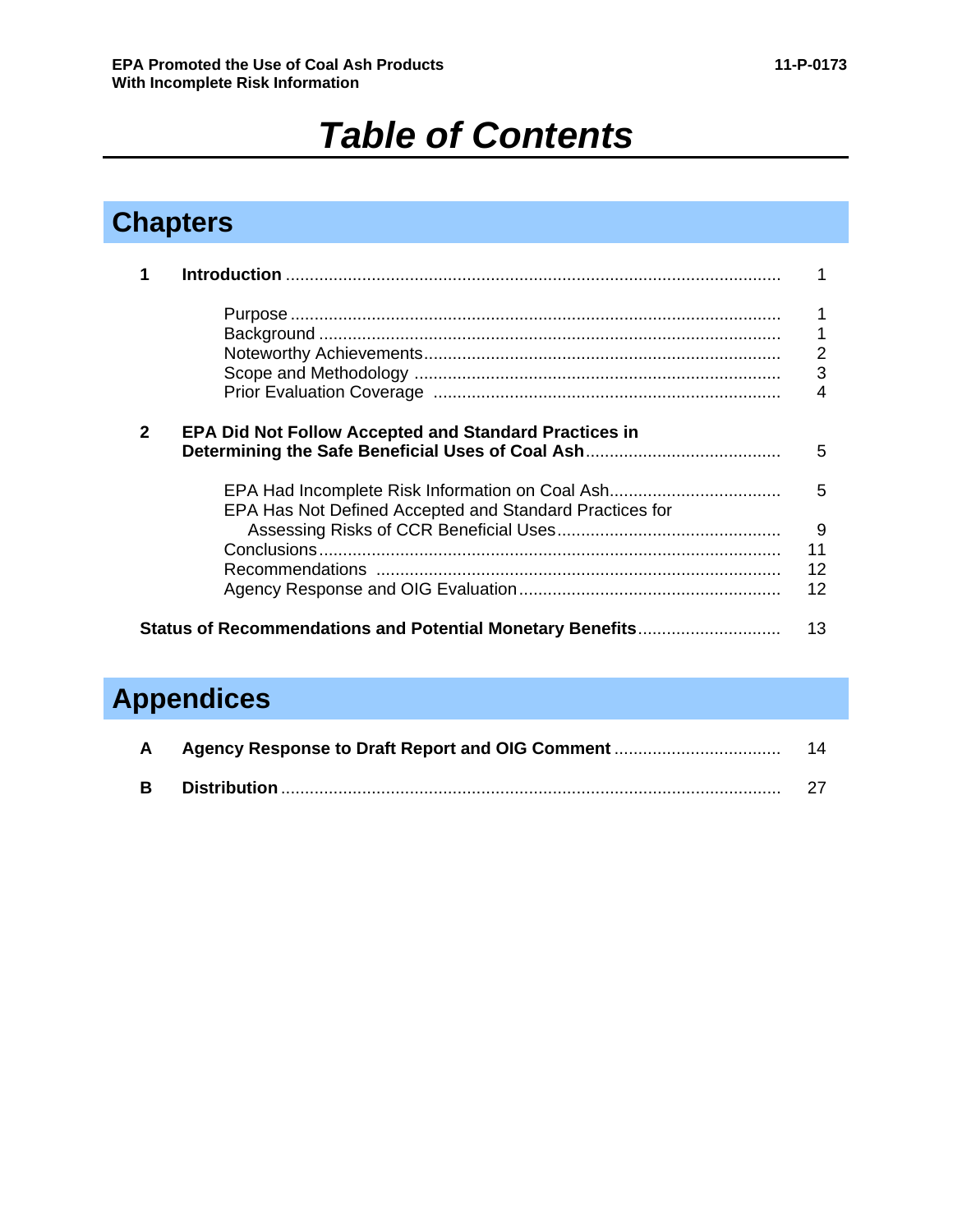### **Chapter 1 Introduction**

#### **Purpose**

The purpose of this review was to evaluate whether the U.S. Environmental Protection Agency (EPA) followed accepted and standard practices in determining that coal combustion residuals (CCRs) are safe for the beneficial uses it had promoted. $<sup>1</sup>$ </sup>

#### **Background**

CCRs are the residuals produced from burning coal for the generation of electricity. CCRs represent one of the largest waste streams in the United States. EPA records as of 2008 show that approximately 136 million tons are produced each year. In 2001, the EPA Office of Resource Conservation and Recovery (ORCR<sup>2</sup>) started the Coal Combustion Products Partnership ( $C^2P^2$ ), a cooperative effort among EPA and more than 170 public and private partners to promote the beneficial use of CCRs. The goal of the program was, "By 2011, [to] increase the use of coal combustion ash to 50 percent from 32 percent in 2001."

According to EPA, CCRs contain a range of metals such as arsenic, selenium, cadmium, lead, and mercury, in low concentrations. Without proper protections, these contaminants can leach into ground water and migrate to drinking water sources, posing significant public health concerns. Other concerns associated with CCRs include the exposure of vegetation to airborne dust and contamination, and resulting impacts on the food chain. Beneficial use of CCRs includes both encapsulated and unencapsulated uses. Encapsulated uses are bound in products such as concrete or bricks. Examples of unencapsulated uses are land applications in agriculture and road embankments.

The Bevill amendment of the Solid Waste Disposal Act Amendments of 1980 included CCRs as a "special waste" considered temporarily exempt from regulation as hazardous waste under Resource Conservation and Recovery Act

 natural resources that would otherwise need to be obtained through practices such as extraction; (3) where relevant specifications or standards have not been established, they are not being used in excess quantities; and (4) in the case  $1$  In the 2010 proposed rule, EPA listed the following criteria to appropriately define legitimate beneficial use: (1) the material used must provide a functional benefit; (2) the material substitutes for a virgin material, conserving product specifications or regulatory standards are available, the materials meet those specifications, and where such of agricultural uses, CCRs would be expected to meet appropriate standards, constituent levels, prescribed total loads, application rates, etc.

<sup>&</sup>lt;sup>2</sup> ORCR was formerly known as the Office of Solid Waste.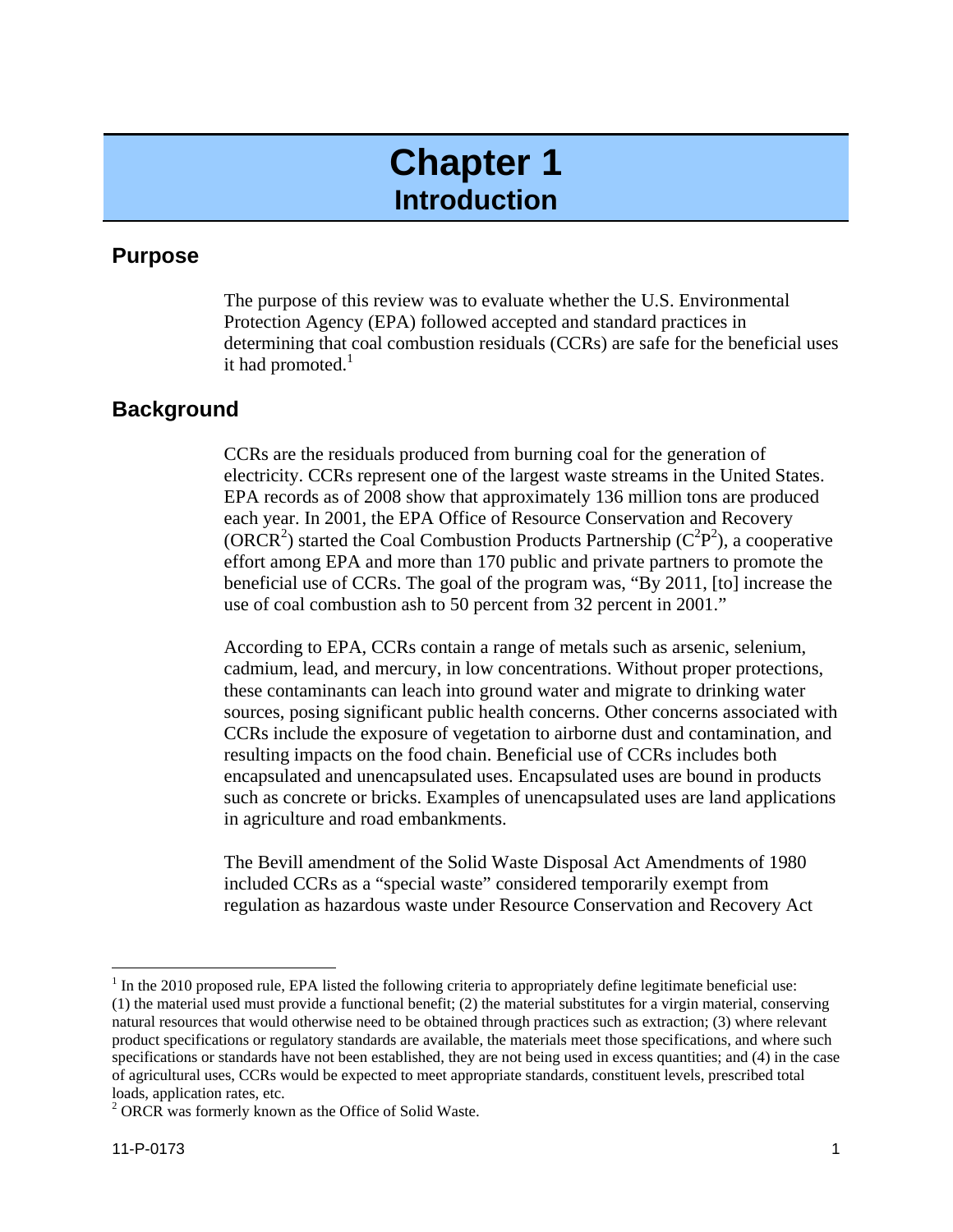(RCRA) subtitle C, until further study was completed. A 2000 EPA regulatory determination stated that:

- Fossil fuel combustion wastes [CCRs] do not warrant regulation as hazardous waste and the exemption for these wastes is retained.
- Regulation under RCRA subtitle D for nonhazardous wastes is needed for CCRs disposed in surface impoundments and landfills.
- Beneficial uses of CCRs, other than minefills, pose no significant risk and no additional national regulations are needed.

On December 22, 2008, an estimated 5.4 million cubic yards of coal ash sludge were accidentally released from a disposal containment dike at a Kingston, Tennessee, power plant. The ash extended over approximately 300 acres of land. An estimated 3 million cubic yards of the coal ash entered the Emory River in Tennessee and adjacent tributaries. In the aftermath of this catastrophe, EPA initiated a review to determine the need to regulate coal ash waste disposal. On May 4, 2010, EPA for the first time released a prepublication version of a proposed rule to regulate CCR disposal. The proposed rule was published in the Federal Register on June 21, 2010.

During the course of this review, we determined that risk information on EPA's  $C^2P^2$  website was incomplete, and that information on the website appeared to inappropriately endorse commercial products. After we informed EPA of these findings in an early warning report,<sup>3</sup> EPA removed the website. In addition, following release of its May 2010 proposal to regulate CCRs, EPA stopped promoting beneficial uses of CCRs through the  $\overline{C}^2P^2$  program.

#### **Noteworthy Achievements**

- Following the December 2008 catastrophe in Kingston, Tennessee, EPA took steps to identify and assess the structural integrity of impoundments, dams, or other management units within the electric power generating industry that hold wet-handled CCRs. This effort led to reports on the structural stability of these units, and recommendations for actions. EPA is monitoring the implementation of these actions. EPA has made all of the information on these assessments available to the public on its website. EPA is continuing its assessment activities on units holding "wet" CCRs.
- In June 2010, EPA proposed a rule to regulate coal ash under RCRA for the first time, to address the risks from the disposal of the wastes generated by electric utilities and independent power producers.

1

<sup>3</sup> EPA OIG, *Website for Coal Combustion Products Partnership Conflicts with Agency Policies*, Report No. 11-P-0002, October 13, 2010.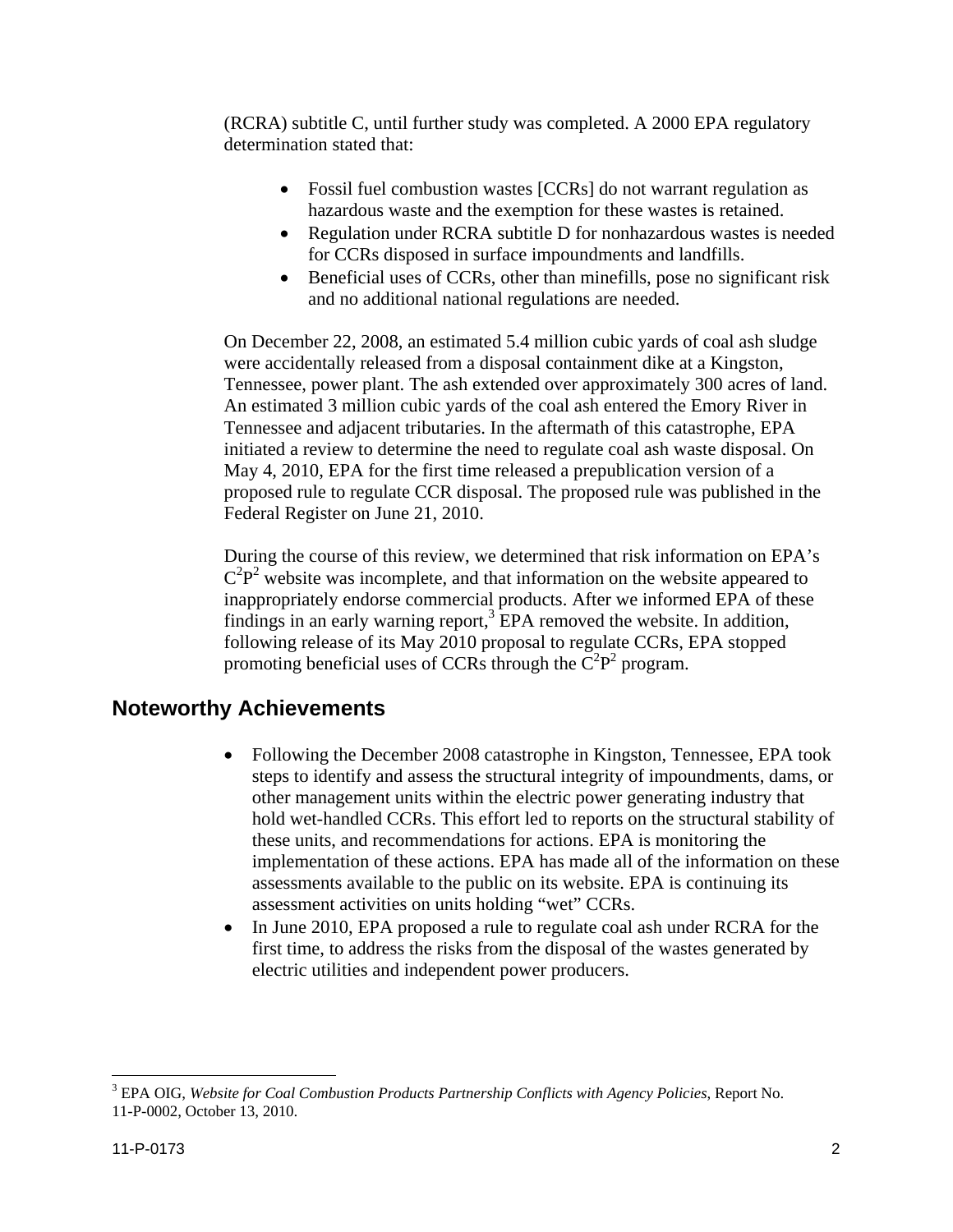- EPA has held eight public meetings across the nation to provide the public an opportunity to hear the contents of the proposed rule and offer comments. These public meetings are in addition to existing opportunities to provide written comments on the proposed rule.
- EPA has held three webinars on the proposed rule. The webinars include an explanation of the proposal by EPA staff, guidance on how to give official public comment, and an opportunity to address questions from participants.
- EPA stopped its participation in the  $C^2P^2$  program and removed access to incomplete  $C^2P^2$  website content while it is taking and assessing comment on the beneficial use of CCRs through the CCR proposed rulemaking. EPA continues to support safe and protective beneficial reuse of CCRs.
- EPA and the U.S. Department of Agriculture are conducting a multiyear study on the use of flue gas desulfurization gypsum in agriculture. The results of that study should be available in late 2012.

#### **Scope and Methodology**

We conducted our work from March to December 2010 in accordance with generally accepted government auditing standards. Those standards require that we plan and perform the evaluation to obtain sufficient, appropriate evidence to provide a reasonable basis for our findings and conclusions based on our objectives. We assessed whether EPA followed accepted and standard practices in determining that CCRs are safe for the beneficial uses it has promoted. We believe the evidence obtained provides a reasonable basis for our findings and conclusions based upon our objectives.

We interviewed staff from ORCR and the EPA Office of Research and Development. We reviewed ORCR documents to identify existing accepted and standard practices that could be used to determine the safety of beneficial uses of CCRs. We also reviewed:

- Existing guidance, policies, and procedures governing EPA's industry partnership programs and promotion of beneficial use materials
- Regulatory documents related to the management and use of CCRs
- Prior EPA risk assessments of CCRs, as well as other materials developed by EPA to assist with beneficial use decisions
- $\bullet$   $C^2P^2$  website materials, including the types of beneficial uses of CCRs promoted and the information provided about safety concerns
- Beneficial use data from the American Coal Ash Association, which EPA uses to track progress toward its goal of recycling 50 percent of CCRs by 2011
- Information from EPA evaluations of other industrial materials, such as foundry sand and cement kiln dust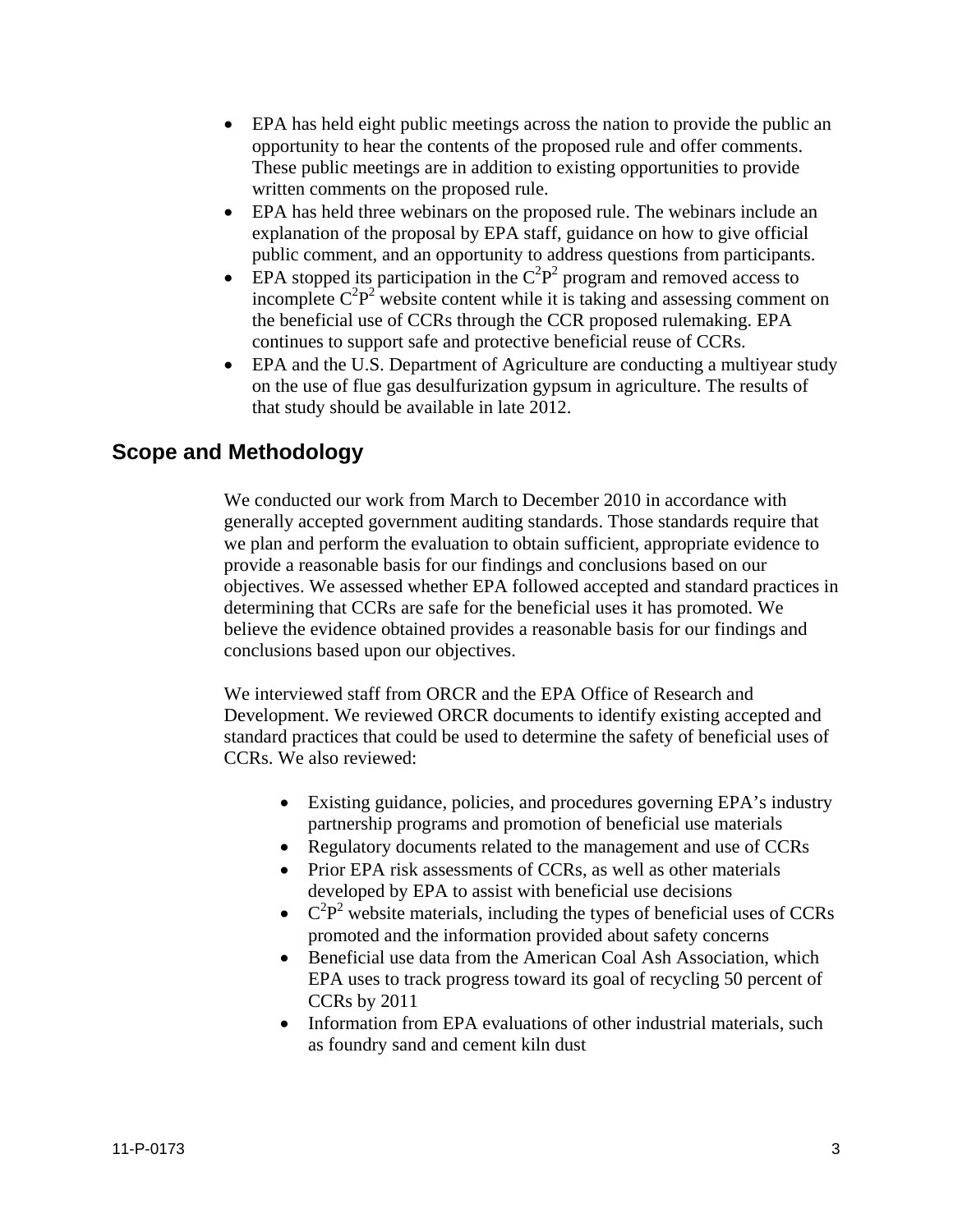#### **Prior Evaluation Coverage**

The following recent EPA Office of Inspector General (OIG) and U.S. Government Accountability Office (GAO) reports addressed issues related to the scope of our review:

- EPA OIG, *Website for Coal Combustion Products Partnership Conflicts with Agency Policies*, Report No. 11-P-0002, October 13, 2010
- EPA OIG, *Response to EPA Administrator's Request for Investigation into Allegations of a Cover-up in the Risk Assessment for the Coal Ash Rulemaking*, Report No. 10-N-0019, November 2, 2009
- GAO, *Coal Combustion Residue: Status of EPA's Efforts to Regulate Disposal*, GAO-10-85R, October 30, 2009
- EPA OIG, *Voluntary Greenhouse Gas Reduction Programs Report*, Report No. 08-P-0206, July 23, 2008
- EPA OIG, *Voluntary Programs Could Benefit from Internal Policy Controls and a Systematic Management Approach*, Report No. 2007-P-00041, September 25, 2007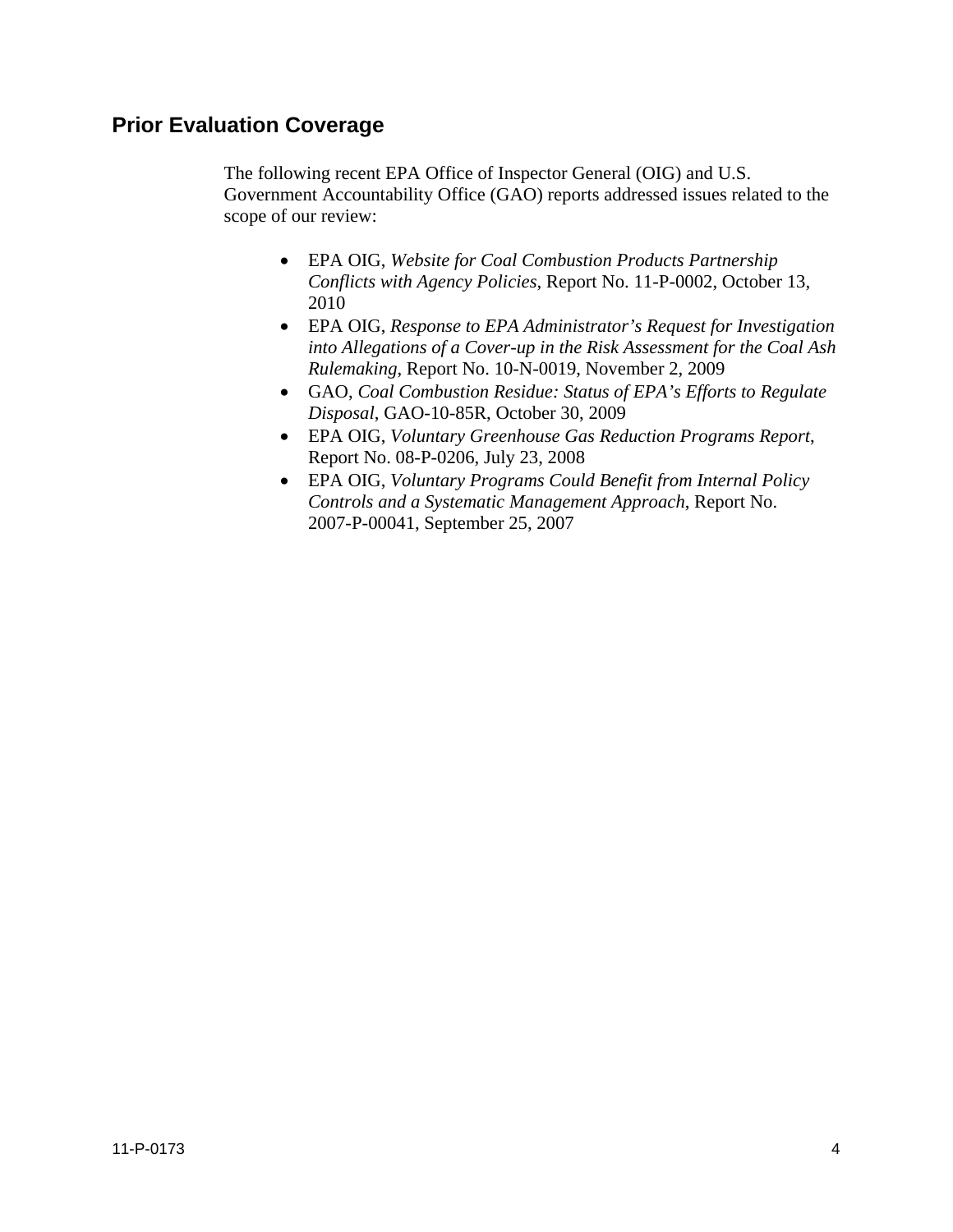### **Chapter 2**

### **EPA Did Not Follow Accepted and Standard Practices in Determining the Safe Beneficial Uses of Coal Ash**

EPA did not follow accepted and standard practices in determining that the 15 categories of CCR beneficial uses it promoted through the  $C^2P^2$  program were safe for those uses. According to EPA, CCRs contain a range of metals, such as arsenic, selenium, cadmium, lead, and mercury, in low concentrations. Without proper protections, these contaminants can leach into ground water and migrate to drinking water sources, posing significant public health concerns. EPA's application of risk assessment, risk screening, and leachate testing and modeling was significantly limited in scope and applicability. EPA has not defined procedures for applying such practices to CCR beneficial use analyses and believed it could rely on state programs to manage risks associated with CCR beneficial use. As a result, EPA promoted beneficial uses of CCRs based on incomplete information, without knowing the risks associated with each type of beneficial use.

#### **EPA Had Incomplete Risk Information on Coal Ash**

EPA did not take sufficient action to ensure that its promotion of CCR beneficial use would not result in unacceptable risk to human health or the environment. EPA initiated a risk assessment for the residuals of one specific coal combustion process, 4 but the risk assessment was never finalized and remains a draft document. EPA did not finalize the risk assessment or take other actions to determine the risks of CCR beneficial uses. EPA could have completed additional risk assessments, evaluated whether reliance on state actions sufficiently addressed risks associated with beneficial uses of CCRs, gathered additional leachate data, and developed additional modeling procedures to determine the risks of CCR beneficial uses.

#### *Risk Assessment*

EPA only initiated a risk assessment for one beneficial use of CCRs from one specific combustion process, and the results were never finalized or peer reviewed. The draft assessment is not representative of the 15 categories of CCR beneficial uses promoted by EPA through the  $C^2P^2$  program (figure 1).

<sup>&</sup>lt;sup>4</sup> The risk assessment addressed CCRs (fly and bottom ashes) from the fluidized bed combustion process. Fly and bottom ashes from other combustion processes, as well as boiler slag and flue gas desulfurization gypsum, were not studied in this risk assessment.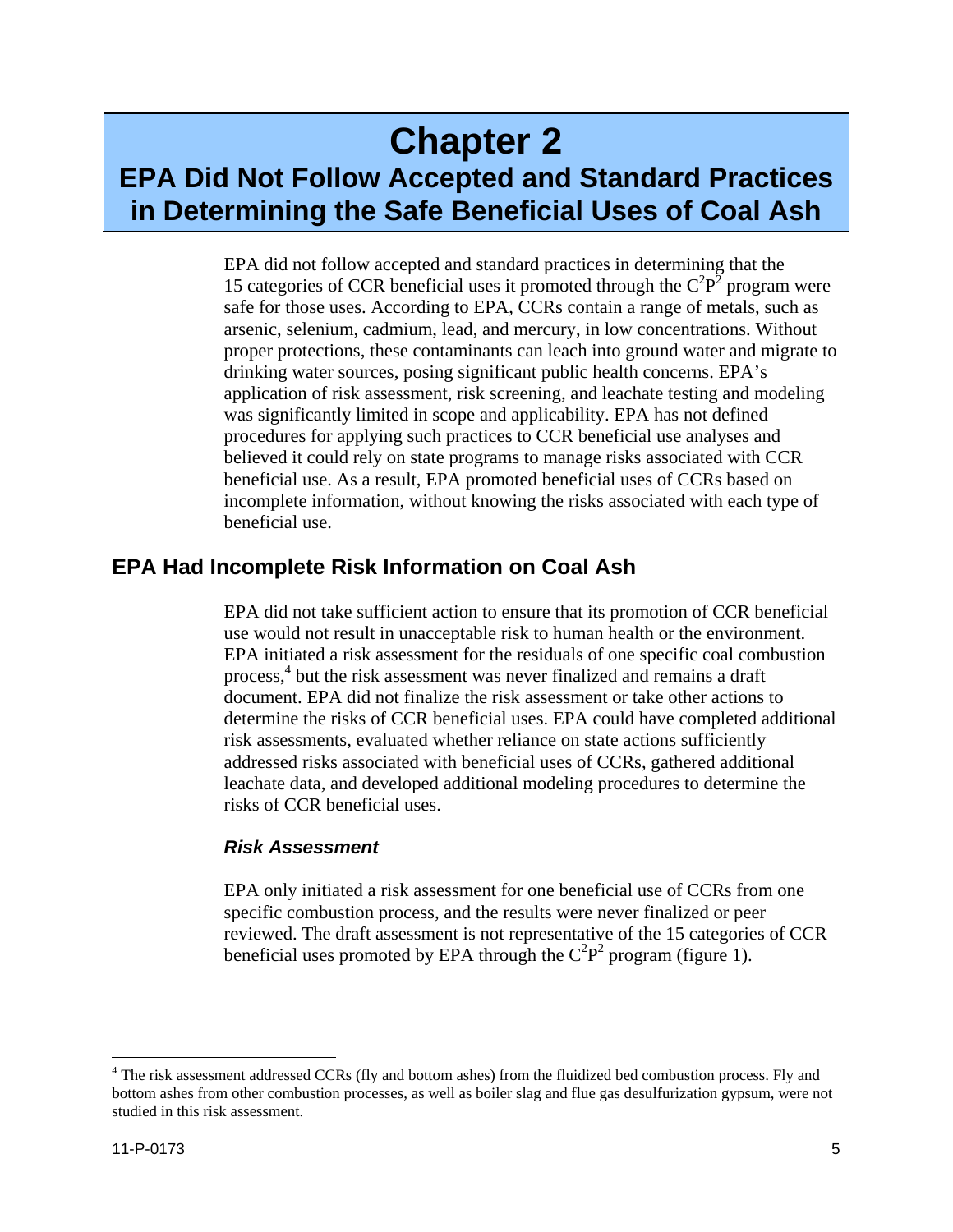



Source: OIG analysis of EPA  $C^2P^2$  data.

Note: Numbers indicate total tons for each type of beneficial use.

In 1998, EPA issued a draft final risk assessment for fluidized bed combustion  $(FBC)$  waste in a specific agricultural (land) application.<sup>5</sup> EPA stated in the proposed rule that agriculture was selected as the beneficial use for study because "use of CCRs in this manner is likely to raise concerns from an environmental point of view." The draft risk assessment concluded that there were no unacceptable human health risks associated with use of FBC waste as an agricultural soil amendment, and that ecological risks were unlikely. However, this draft risk assessment is limited by the following:

 The draft risk assessment was not finalized and remains identified as a draft final not to be cited or quoted. The document states it did not undergo a thorough external or internal review and does not represent Agency policy.

 $<sup>5</sup>$  This assessment looked at land application of FBC waste as a liming agent for soils. We use the term "assessment"</sup> instead of "analysis" in this report, consistent with EPA's terminology in the proposed rule.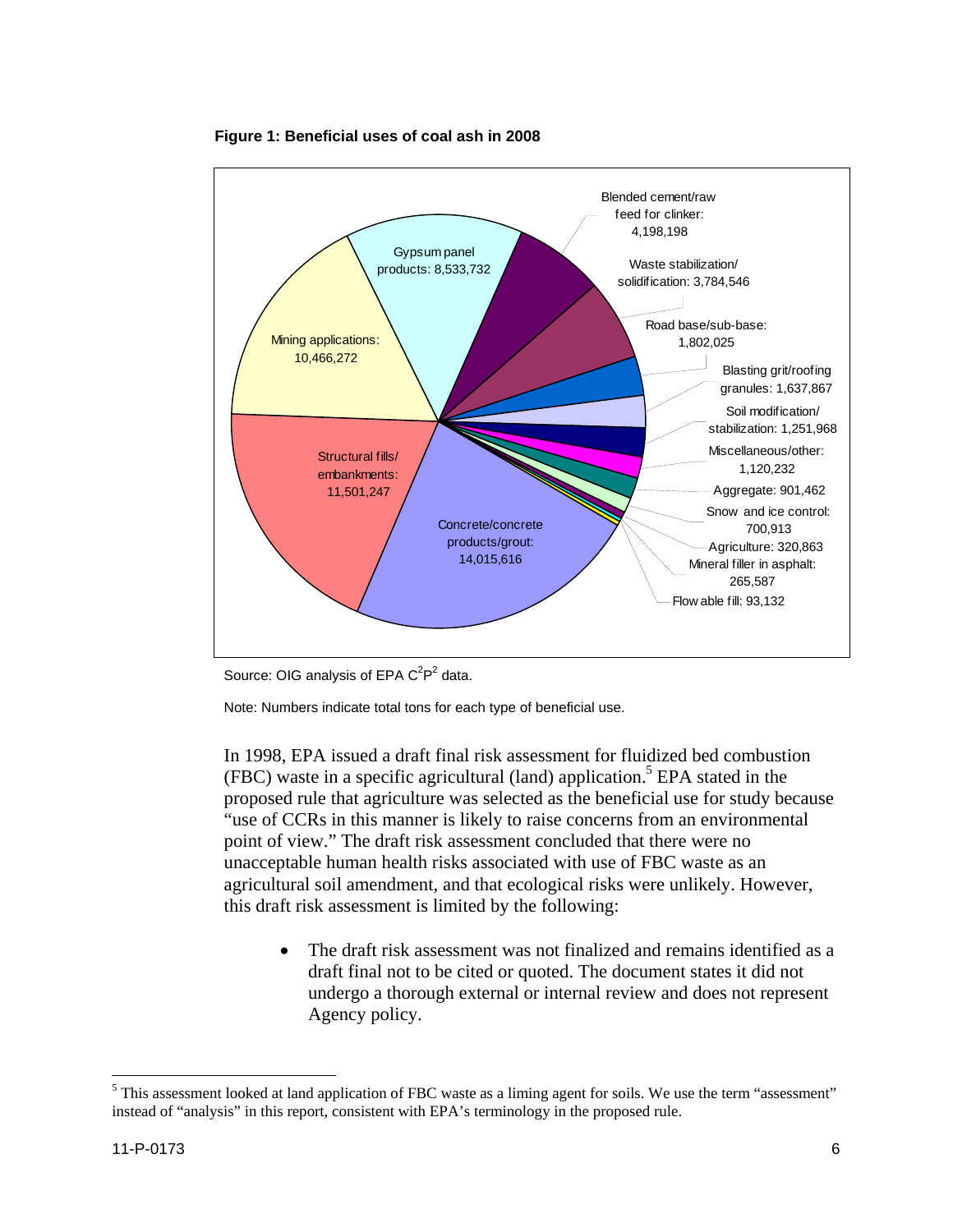- The draft risk assessment was not peer reviewed. EPA policy states, "Peer review of all scientific and technical information that is intended to inform or support Agency decisions is encouraged and expected."
- The draft risk assessment for FBC waste (fly and bottom ashes) does not represent all CCRs. In 2008, FBC waste represented only about 7 percent of all CCRs, and was mostly used in minefilling. Although EPA has promoted the beneficial use of other fly and bottom ashes and flue gas desulfurization gypsum for agricultural purposes, these CCRs were not included in the risk assessment.

#### *Risk Screening*

EPA initiated, but never finished, two risk screening practices to evaluate risks of CCR beneficial uses—the draft risk compendium and the never-completed risk information assessment. EPA could have finalized and used either as an accepted practice for evaluating risks of CCR beneficial uses, but did not.

**Risk Compendium**—The purpose of EPA's draft risk compendium, *Evaluating Risk of Industrial Materials Recycling: A Compendium of Information and Tools*, is to provide information to states, users of industrial materials, and the general public on how to evaluate such materials to ensure that the materials are recycled and reused in an environmentally sound manner. The compendium is designed to provide a flexible approach, highlighting current best practices for evaluating potential risks associated with industrial materials recycling, including CCRs.

The draft compendium describes a three-tiered approach to be used depending on the significance of the risk scenario and the amount of time, resources, and data that are available. According to the draft compendium, the three approaches may be used independently or together. The first two "are applicable to a variety of scenarios and will lead to a streamlined, defensible, risk-informed decision." The third is intended to provide "the tools needed to evaluate a detailed risk assessment conducted by a risk assessment professional." The tiers are:

- 1. Lines of Evidence Approach—This approach uses relevant, existing information to make a risk-informed decision about the safety of a nonhazardous, industrial material proposed for reuse. Information may include prior beneficial use decisions or case studies published in peerreviewed journals. The results may establish a defensible decision about the appropriateness of the beneficial use, or may identify questions or data gaps to be answered using another approach.
- 2. Screening Approach—This approach is designed to quickly, yet conservatively, estimate risks. Screening approaches do not provide definitive estimates of risk. They may look at possible worst-case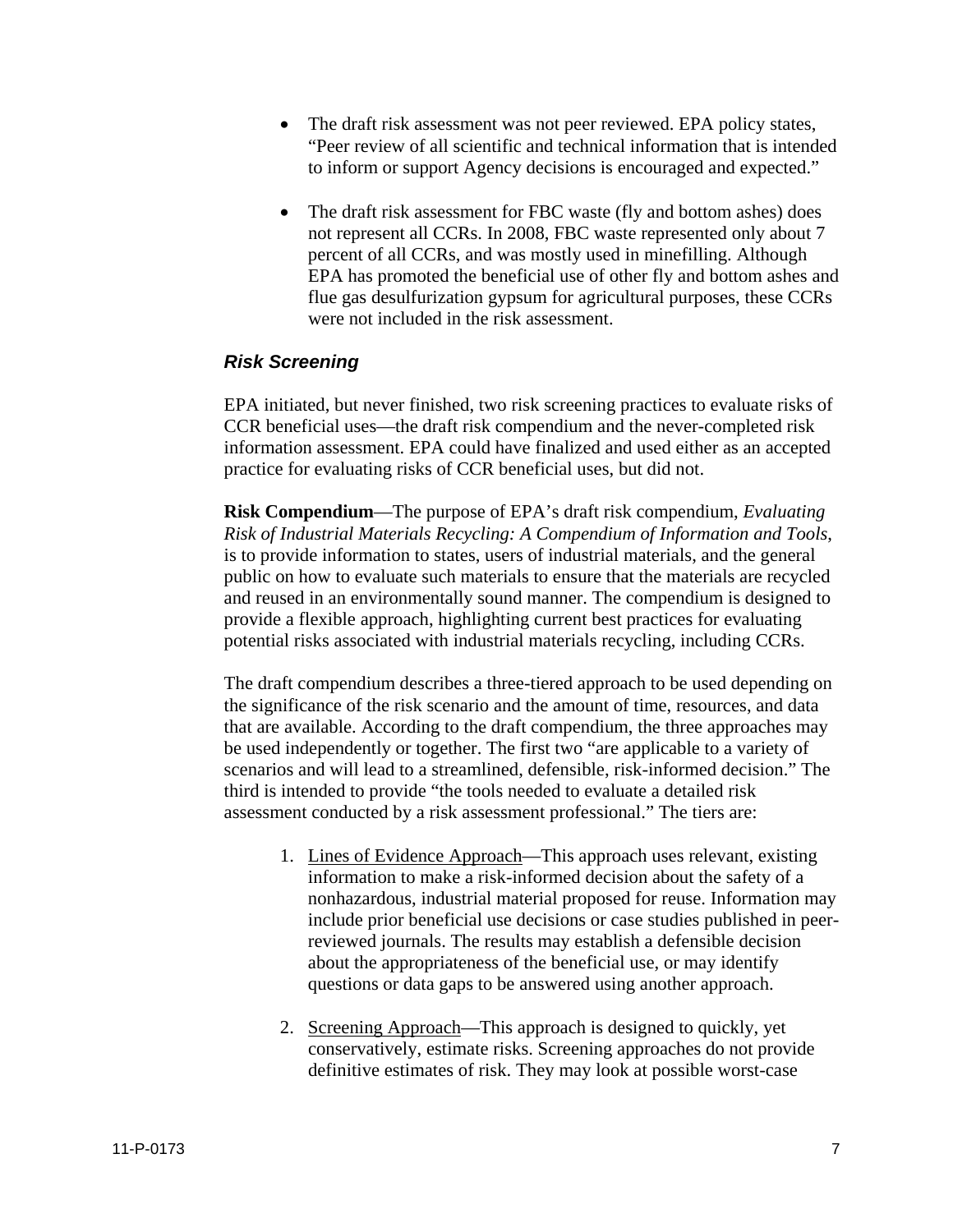scenarios, or they may screen out a list of chemicals to identify those that require additional research.

3. Risk Assessment Modeling Approach—This approach uses computer models to evaluate human or ecological impacts at a specific site, and is the most data intensive of the three approaches. Risk assessment models often improve the accuracy and precision of the risk estimates, but require more time and resources.

EPA began developing the risk compendium in 2006 to assist state and local programs in evaluating the potential human and ecological health risks of recycling nonhazardous industrial materials, including CCRs. EPA staff stated that EPA could have developed a screening approach (i.e., a "fast analysis") to determine safe beneficial uses, but did not.

**Risk Information Assessment**—In preparation for a 2006 beneficial use conference, EPA initiated the risk information assessment. The assessment was a risk screening template structured to collect information on CCR beneficial uses from all offices within ORCR. The template requested the following information:

- 1. Whether adequate data existed to characterize the material and the potential risks for all beneficial uses of CCRs
- 2. Whether each ORCR division agreed with each type of beneficial use
- 3. Existing EPA documents or past analyses addressing beneficial use
- 4. Risk assessment tools available to address concerns about beneficial use
- 5. Additional data sources, such as research studies and scientific journal articles
- 6. Relevant regulations and data from state programs

According to an ORCR division director, the compilation of risk information was stopped in favor of developing the draft compendium, which has never been finalized and distributed. Therefore, the risk information assessment was not used by EPA to assess risks associated with CCR beneficial uses.

#### *Leachate Testing and Modeling*

EPA's promotion of CCR beneficial uses to date has been based, in part, on limited leachate testing data that may not be applicable to beneficial use scenarios. In 1999, EPA used the toxicity characteristic leaching procedure (TCLP) to assess the mobility of CCR constituents, such as metals, and in 2000 determined that CCRs are not hazardous wastes. Recent research by the EPA Office of Research and Development shows that TCLP may not be the most accurate predictor of the mobility of metals under some beneficial use conditions. Therefore, use of the TCLP test may be limited for understanding risks of beneficial use of CCRs. TCLP attempts to mimic landfill conditions by measuring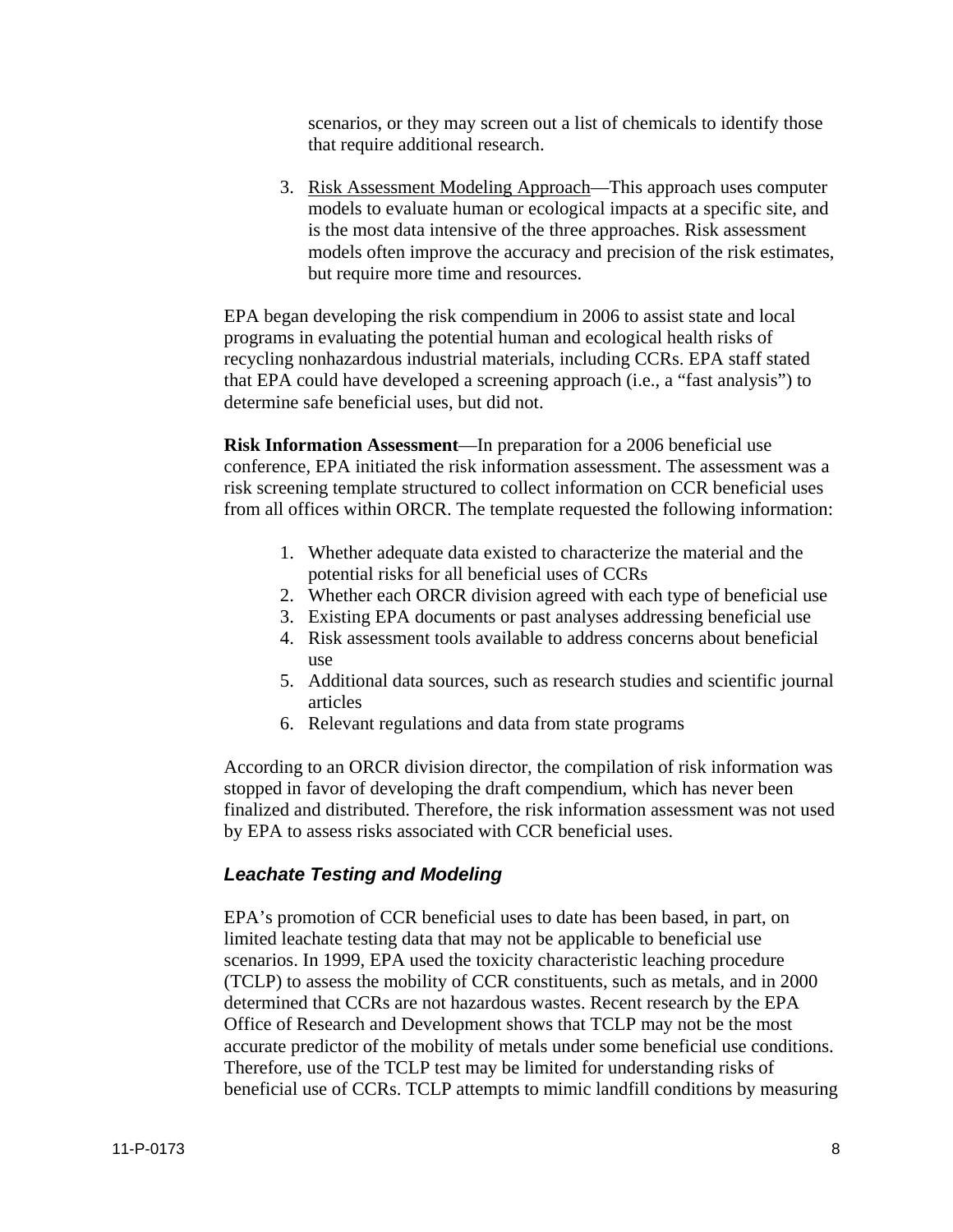leaching at a single pH point. However, actual CCR beneficial use applications may differ from a landfill scenario and require testing at different pH values. EPA has acknowledged in its 2010 proposed rule that TCLP alone is not a good predictor of the mobility of metals from CCRs under a variety of conditions. The Agency has, therefore, also gathered data using the synthetic precipitation leaching procedure, as well as the multiple pH Kosson approach, to evaluate leaching of CCR constituents.

EPA's Industrial Waste Evaluation Model (IWEM) assists in determining the most appropriate waste management process to minimize ground water contamination. This model was initially developed by EPA to help states determine the type of disposal liner necessary to minimize adverse ground water impacts caused by leachate from recycled industrial materials, such as CCRs. IWEM can now be used to model the use of industrial materials in roadway construction, a common beneficial use of CCRs. Although EPA could use IWEM to evaluate risks of CCR beneficial uses, it has not expanded IWEM to model other beneficial uses of CCRs. While there are some limitations of IWEM, we learned that ORCR management has discouraged further expansion of IWEM because CCR beneficial uses are not regulated by EPA.

#### **EPA Has Not Defined Accepted and Standard Practices for Assessing Risks of CCR Beneficial Uses**

EPA did not apply accepted and standard practices to analyze the beneficial uses of CCRs. Further, EPA has not defined a process for identifying and utilizing appropriate risk analysis tools that could be established as accepted and standard practices. As a result, significantly limited risk evaluations have taken place for an unrepresentative set of CCR beneficial uses.

EPA has relied on individual state beneficial use programs to review and approve specific CCR beneficial uses, and to manage associated risks. The ORCR director in place when EPA instituted CCR beneficial use promotion, as well as other managers, stated that the burden to determine the safety of CCR beneficial uses was on the states and the end users of CCR products. However, only 34 states currently have beneficial use programs for recycled industrial materials, and beneficial use requirements vary in scope and rigor from state to state. States may rely on EPA for technical guidance and assistance because many do not have sufficient resources. In addition, EPA did not conduct oversight of states' beneficial use determinations. EPA believes it has communicated CCR beneficial use precautions to states and industry in three published documents.<sup>6</sup>

<sup>6</sup>*Using Coal Ash in Highway Construction: A Guide to Benefits and Impacts*, April 2005; *Agricultural Uses for Flue Gas Desulfurization (FGD) Gypsum*, March 2008; and *User Guidelines for Byproducts and Secondary Use Materials in Pavement Construction*, July 28, 2008.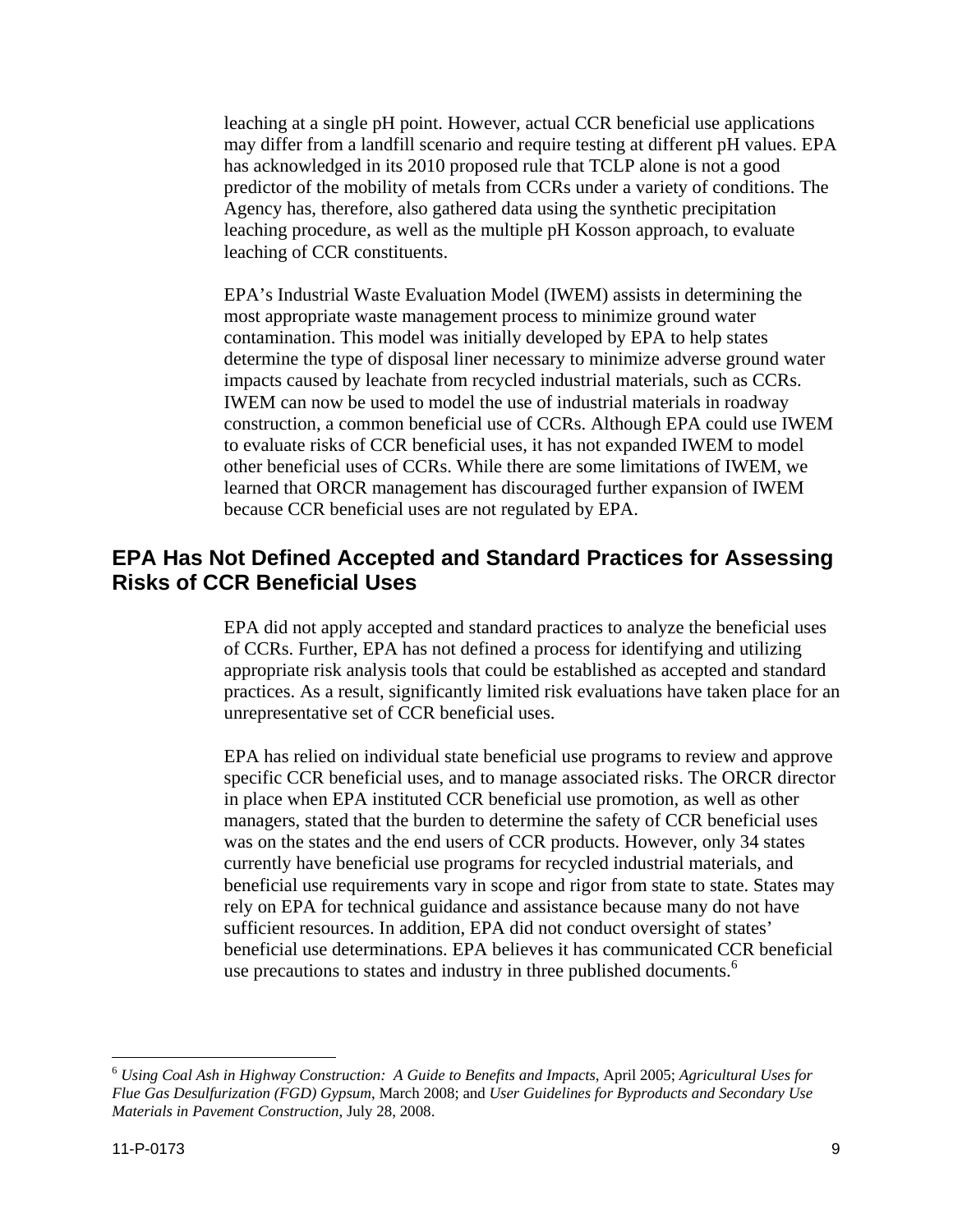implemented these two strategies. In its 2005 Resource Conservation Challenge (RCC) Action Plan, EPA stated that sound technical assessments of the safety of the materials is a strategic component central to EPA's role in increasing appropriate beneficial use practices. The RCC's overall objective related to industrial materials recycling is to increase the amounts of three industrial nonhazardous wastes, including CCRs, that are beneficially used in an environmentally sound manner. To achieve this objective, EPA's RCC Action Plan included two strategies: (1) analyze and characterize the target materials, and (2) identify environmentally safe and beneficial practices. The first strategy states, "We need these data to . . . provide a repository of information about these materials for use by the public, including States conducting beneficial use determinations." The second strategy states, "While other federal agencies such as DOE [U.S. Department of Energy] and DOT [U.S. Department of Transportation] play important roles in fostering beneficial use (e.g., demonstrating the efficacy of fly ash as a supplemental cementitious material in road construction), EPA's core mission is to protect human health and the environment. As a result, the public looks to us to assess and explain the safety of beneficial use practices." EPA could not provide evidence that it

Had EPA acted on its 2005 RCC Action Plan to identify environmentally safe and beneficial uses, it may have recognized potential risks from large-scale application of unencapsulated coal ash used for structural fill. EPA's current position on the proposed rule is that the use of coal ash in large-scale structural fill applications, including sand and gravel pits, constitutes disposal, not beneficial use. Problems with large-scale structural fill applications, such as ground water contamination, have been documented in damage cases EPA presented in the proposed rule. The large volumes of unencapsulated coal ash reportedly used for structural fill beneficial use applications may represent a large universe of inappropriate disposal applications with unknown potential for adverse environmental and human health impacts.

From 2001 through 2008, information from the American Coal Ash Association shows a total of 70 million tons of coal ash used in structural fill applications. This type of application increased more than any other reported beneficial use of unencapsulated coal ash (figure 2).

 $<sup>7</sup>$  EPA has relied on American Coal Ash Association data to determine the volumes of coal ash used in beneficial use</sup> applications.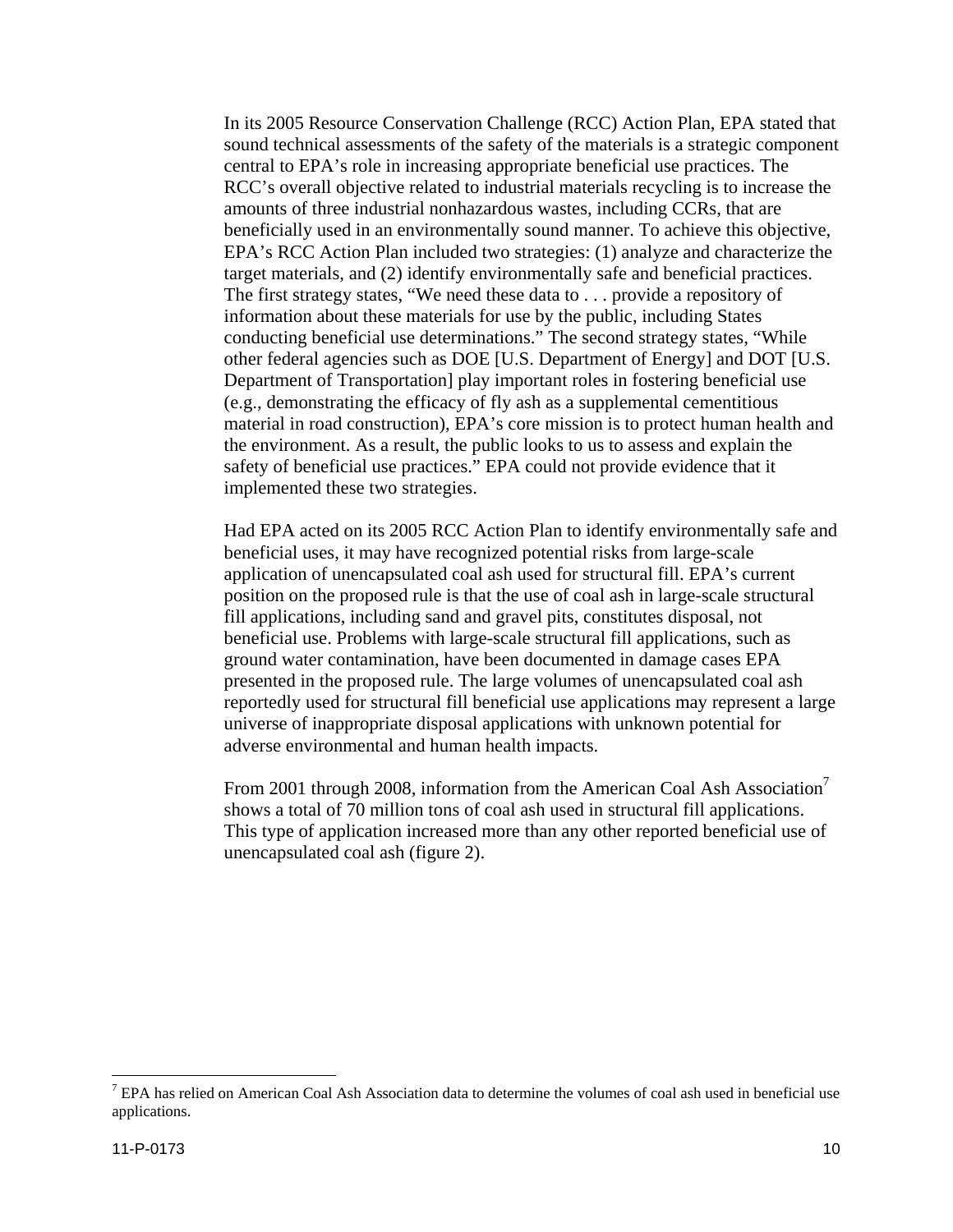

**Figure 2: Beneficial uses of unencapsulated CCRs** 

Source: OIG analysis of American Coal Ash Association data.

#### **Conclusions**

EPA efforts to seek reuse opportunities and establish reuse goals for a very large waste stream such as CCRs are an important and necessary part of its environmental protection mission. However, innovative but untested approaches to resource conservation and environmental protection should consider best management practices and sound scientific principles. EPA's work to develop regulations for the management of CCRs has resulted in several key improvements in the promotion and characterization of CCR beneficial uses. EPA will evaluate additional information on beneficial uses that present a risk to human health and the environment during the ongoing rulemaking. This additional information may help EPA to complete its risk information and lead to a stronger scientific foundation for EPA's promotion of CCRs. New information and disclosures that come from the rulemaking activities may include new definitions of beneficial use (versus disposal) and information on potential risk areas. EPA has an opportunity to evaluate this new information to identify new or previously unknown potential risks to human health and the environment. In our opinion, the good intentions underlying beneficial use activities do not supersede EPA's mission to protect human health and the environment. EPA should define and implement the accepted practices it will use for assessing the risks and safety of the CCR beneficial uses it promotes.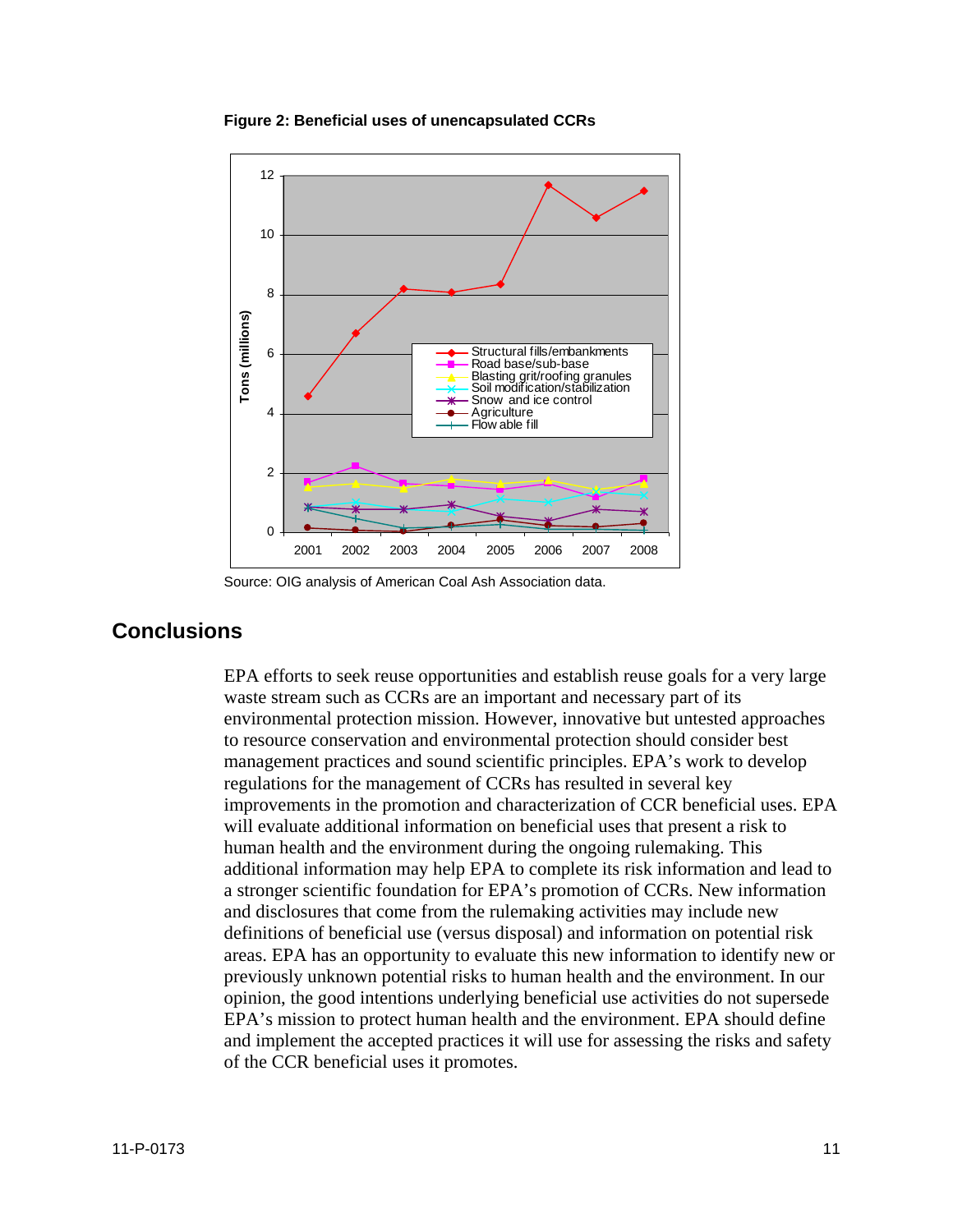#### **Recommendations**

We recommend the Assistant Administrator for Solid Waste and Emergency Response:

- 1. Define and implement risk evaluation practices to determine the safety of the CCR beneficial uses EPA promotes.
- 2. Determine if further EPA action is warranted to address historical CCR structural fill applications, based on comments on the proposed rule and other information available to EPA.

#### **Agency Response and OIG Evaluation**

The Office of Solid Waste and Emergency Response (OSWER) provided Agency comments. We reviewed OSWER's comments, met with OSWER officials to discuss the comments, and made changes to the report, as appropriate. Appendix A provides the full text of OSWER's response and the OIG's comments.

In its response, EPA emphasized, "while the Agency recognizes the need for regulations for the management of CCRs in landfills and surface impoundments, EPA strongly supports the legitimate, beneficial use of CCRs in a protective, environmentally sound manner because of the significant environmental benefits that accrue both locally and globally."

The Agency agreed with recommendation 1, with a modification. EPA agreed to reexamine the range of risk evaluation practices that may be appropriate and determine how to proceed after evaluating the comments received on the CCR proposal, particularly for unencapsulated uses. We modified the recommendation as suggested, replacing "risk assessment" with "risk evaluation." In its 90-day response to this report, EPA should include a detailed corrective action plan with estimated milestone dates for defining and implementing these practices. This recommendation is open with agreed-to actions pending.

The Agency agreed with recommendation 2, with a modification. EPA agreed to determine if further action is warranted to address historical CCR structural fill applications based on comments on the proposed rule and other available information. We modified the recommendation as suggested. In its 90-day response to this report, EPA should include a detailed corrective action plan with estimated milestone completion dates for recommendation 2. This recommendation is open with agreed-to actions pending.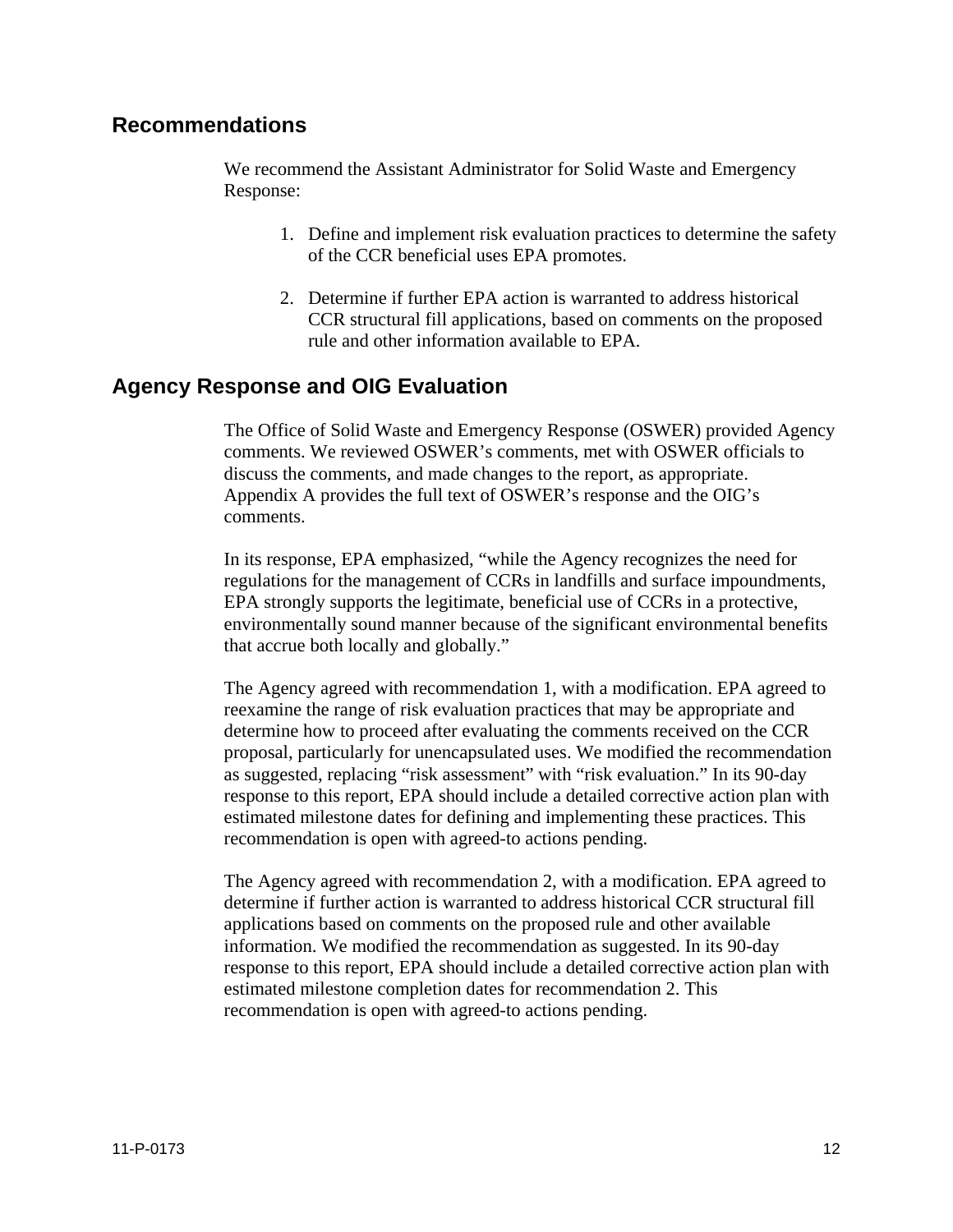### *Status of Recommendations and Potential Monetary Benefits*

|             | <b>RECOMMENDATIONS</b> |                                                                                                                                                                                              |                     |                                                                             |                               | POTENTIAL MONETARY<br>BENEFITS (in \$000s) |                     |
|-------------|------------------------|----------------------------------------------------------------------------------------------------------------------------------------------------------------------------------------------|---------------------|-----------------------------------------------------------------------------|-------------------------------|--------------------------------------------|---------------------|
| Rec.<br>No. | Page<br>No.            | Subject                                                                                                                                                                                      | Status <sup>1</sup> | <b>Action Official</b>                                                      | Planned<br>Completion<br>Date | Claimed<br>Amount                          | Agreed-To<br>Amount |
|             | 12                     | Define and implement risk evaluation practices to<br>determine the safety of the CCR beneficial uses<br>EPA promotes.                                                                        | $\Omega$            | Assistant Administrator<br>for Solid Waste and<br><b>Emergency Response</b> |                               |                                            |                     |
|             | 12                     | Determine if further EPA action is warranted to<br>address historical CCR structural fill applications,<br>based on comments on the proposed rule and<br>other information available to EPA. | O                   | Assistant Administrator<br>for Solid Waste and<br><b>Emergency Response</b> |                               |                                            |                     |

O = recommendation is open with agreed-to corrective actions pending 1

C = recommendation is closed with all agreed-to actions completed

U = recommendation is undecided with resolution efforts in progress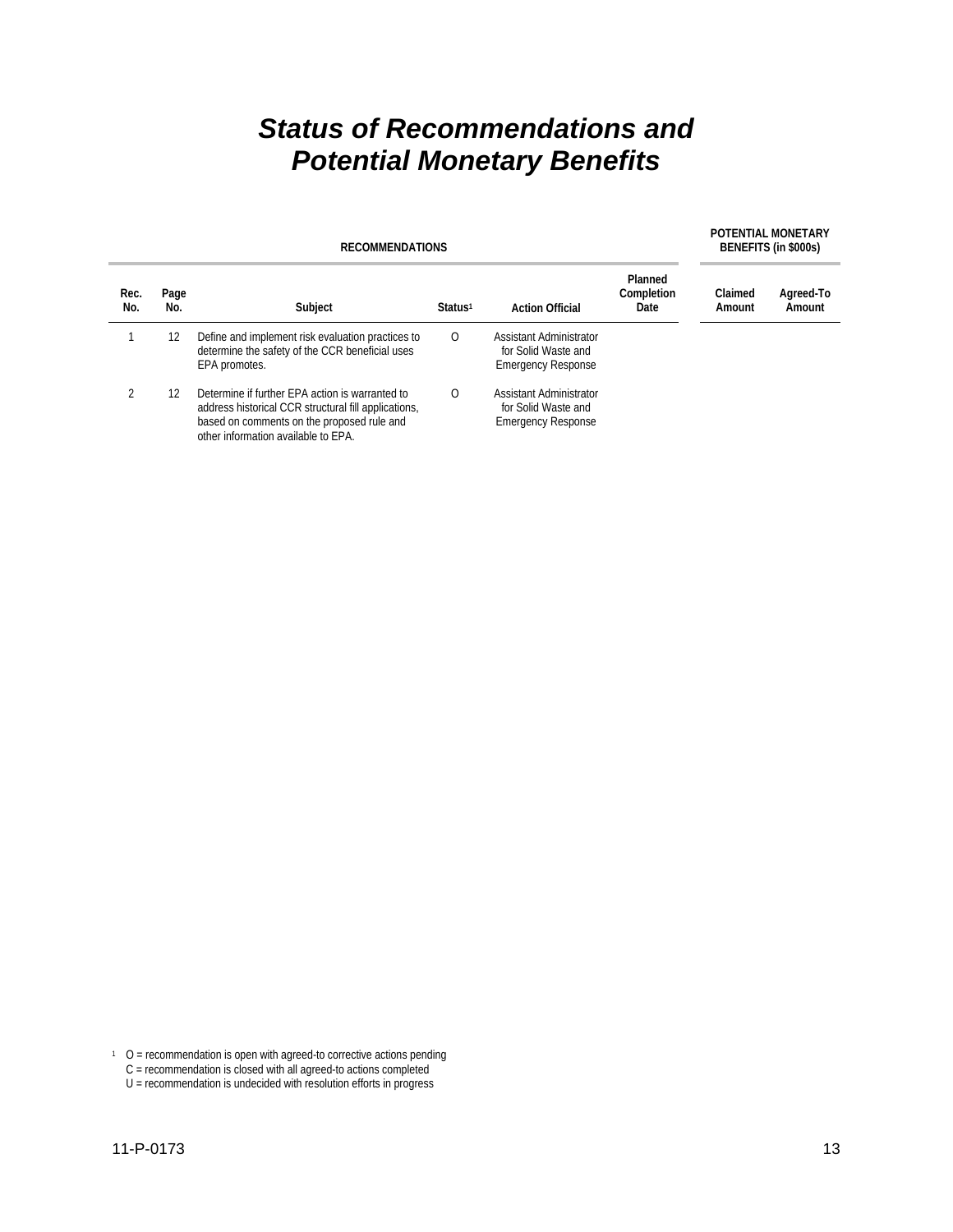### *Agency Response to Draft Report and OIG Comment*

(Received February 4, 2011)

#### **MEMORANDUM**

| Subject:     | Response to the Draft OIG Report: EPA Promoted the Use of Coal Ash Products<br>With Incomplete Risk Information: Project No. OPE-FY10-007 |
|--------------|-------------------------------------------------------------------------------------------------------------------------------------------|
| <b>From:</b> | <b>Mathy Stanislaus</b><br><b>Assistant Administrator</b>                                                                                 |
| To:          | Arthur A. Elkins, Jr.<br><b>Inspector General</b>                                                                                         |

The Office of Solid Waste and Emergency Response (OSWER) appreciates the opportunity to review the Office of Inspector General's (OIGs) subject draft report and its recommendations. The purpose of this memorandum is to transmit our response to the OIG draft report and its recommendations. Our response addresses four main concerns with the draft report:

- EPA's technical work related to beneficial use of coal ash is much more extensive than recognized in the draft report.
- Proven damage cases associated with sand and gravel pits (which have always been considered disposal, not beneficial use) should not be used to draw conclusions regarding beneficial use.
- Important distinctions need to be recognized between encapsulated and unencapsulated beneficial uses, as well as the different manner in which EPA addressed those uses.
- Since EPA is still in the process of assessing the comments received on the proposed rule, the OIG draft report should be very cautious in treating the proposal as a final statement.

With regard to the two recommendations, OSWER suggests some clarification for the first recommendation, and cannot agree with the second recommendation as currently written.

#### **EPA's Technical Work**

*EPA's technical work related to the beneficial use of coal ash is much more extensive than recognized in the draft report.* 

Specifically, for the majority of beneficial uses covered by the Coal Combustion Product Partnership (C2P2) program, EPA was relying on the assessments conducted to support the May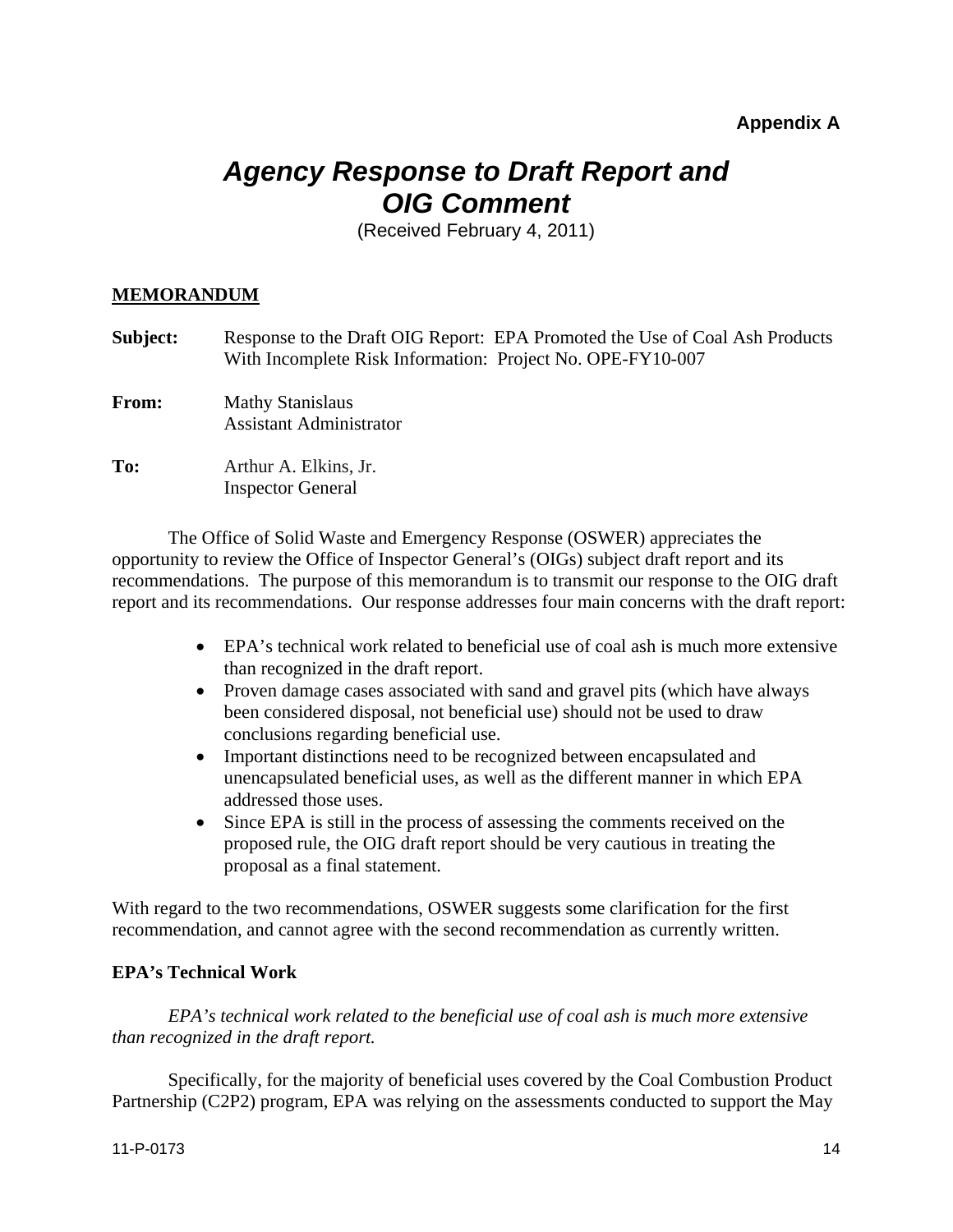2000 Regulatory Determination (65 FR 322214, http://www.epa.gov/fedrgstr/EPA-WASTE/2000/May/Day-22/f11138.htm). As part of that Regulatory Determination, EPA concluded that the beneficial uses identified were not likely to present risks to human health or the environment. EPA's conclusion was based on a detailed Report to Congress  $(RTC)^8$  and was reached only after a robust public process that included both notice and comment and public hearings. Specific findings in the May 2000 Regulatory Determination that support this conclusion are attached. (See Attachment A)

**OIG Response:** The only risk assessment EPA performed in the 2000 regulatory determination was a draft risk assessment for a portion of CCRs. This risk assessment does not cover a "majority of beneficial uses," as implied in EPA's response. Rather, as the OIG reports on pages 6–7, the risk assessment used for the 2000 regulatory determination (1) was not finalized and is identified as a draft document not to be cited or quoted, (2) did not go through external or internal review and does not represent Agency policy, (3) was not peer reviewed, and (4) used FBC fly and bottom ashes that do not represent all CCRs. In its response to this report, OSWER did not disagree with the above OIG findings.

Further, in the proposed rule for coal ash (page 35160) EPA states, "EPA did not conduct specific risk assessments for the beneficial use of these materials, except as noted below and elsewhere in this preamble. Instead, it generally described the uses and benefits of CCRs, and cited the importance of beneficially using secondary materials and of resource conservation, as an alternative to disposal." The risk assessment "except as noted below" is the same risk assessment mentioned in points 1–4 above. The risk assessments "elsewhere in this preamble" include one looking at flue gas desulfurization gypsum in agriculture (the OIG mentions this in the Noteworthy Achievements section) and other references that are not risk assessments performed by EPA.

Thus, EPA's position on the beneficial use of coal combustion residuals (CCRs) was built upon the 1988 $9$  and 1999 Reports to Congress on fossil fuel combustion wastes and the May 2000 Regulatory Determination. Subsequent reports, public comments, and related studies (for example, the development of the Guide for Industrial Waste Management, February 2003, which included the Industrial Waste Evaluation Model (IWEM) and further materials applicable to beneficial use concerns; the Land Disposal Restrictions program which helped form our understanding of metal stabilization; the Chat Rule, 72 Fed Reg 393331-39353, which demonstrates the effectiveness of asphalt in encapsulating metals; and numerous literature articles that EPA directly referenced or provided links to other sites, such as the Recycled Materials Resource Center, a federal-university partnership) also supported the Agency's position on the beneficial use of  $CCRs<sup>10</sup>$ .

 that the reason for maintaining the Bevill exemption for beneficial uses "…is based on one or more of the following <sup>8</sup> In the March 1999 Report to Congress: Wastes from the Combustion of Fossil Fuels, page 3-6, EPA explained reasons for each use or resulting product: absence of identifiable damage cases, fixation of the waste in finished products which immobilizes the material, and/or low probability of human exposure to the material."

<sup>&</sup>lt;sup>9</sup> Report to Congress on Wastes from the Combustion of Coal by Electric Utility Power Plants, February 1988. <sup>10</sup> In the June 21, 2010 Federal Register notice, EPA proposed to regulate the disposal of CCRs in landfills a <sup>9</sup> Report to Congress on Wastes from the Combustion of Coal by Electric Utility Power Plants, February 1988. surface impoundments, while at the same time proposed to retain the Bevill exclusion for the beneficial use of

CCRs. However, the Agency did seek comment on the beneficial use of CCRs, particularly the unencapsulated uses of CCRs because of its potential to create risks and need more site-specific review.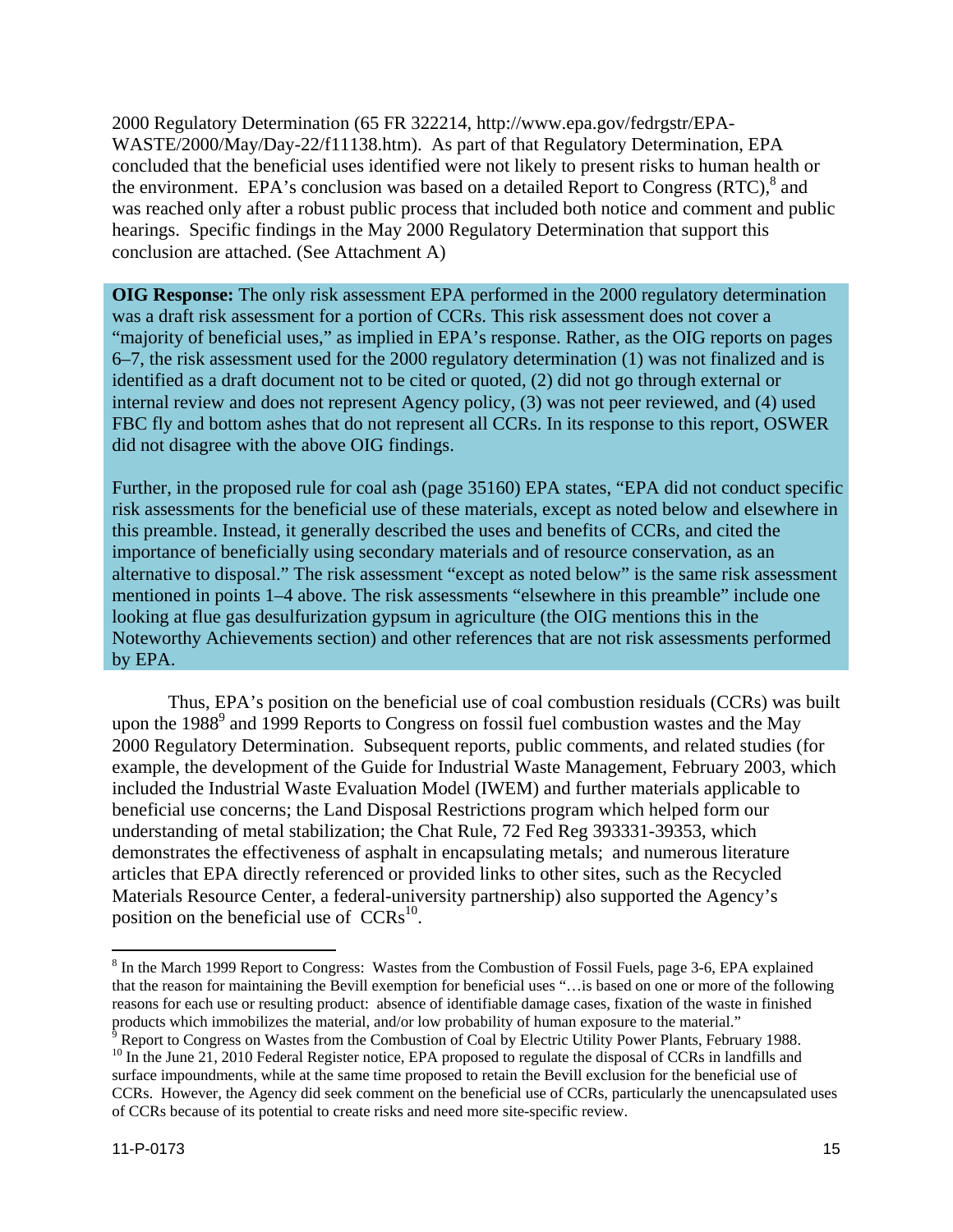While the OIG draft report does reference EPA's efforts to address highway applications by providing a module to address roadway construction, it also criticizes EPA for failing to expand IWEM for other beneficial uses of CCRs. The OIG draft report needs to acknowledge the broader applicability of IWEM, as well as available non-EPA risk assessment tools. Specifically, EPA encouraged the use of the IWEM model (in particular the land application portion) for agricultural use, and prior to the development of the highway module, EPA recognized the use of IWEM (the landfill component) as appropriate for fill applications. In addition, there are non-EPA models (such as WiscLEACH, MODFLOW, etc.) that are also available to states and industry to address beneficial uses, and references to such models were cited in publicly available EPA reports.

**OIG Response:** The 1988 and 1999 Reports to Congress do not provide evidence that EPA applied standard and accepted risk assessment or evaluation practices to reach decisions about the risks of beneficial uses of CCRs. In addition, as we have stated previously, the risk assessment that formed the basis for the 2000 regulatory determination is silent on most forms of the CCR beneficial uses that EPA has promoted.

Our report does acknowledge the development of IWEM and its expansion to highway construction. However, we also note that IWEM could have been expanded for other CCR beneficial uses but, according to EPA staff, this expansion was discouraged by ORCR management.

As a further example, EPA and USDA have been engaged in an extensive agricultural use study that is not mentioned in the OIG draft report, but which should provide further support for the Regulatory Determination position that national regulation is not warranted. Through conferences, newsletters, and other communications, those potentially involved in such beneficial uses were well informed that agricultural use was an area EPA believed warranted further study, and that EPA was so engaged with USDA.

**OIG Response:** A bullet has been added to the Noteworthy Achievements section on page 3 to acknowledge the joint effort between EPA and the U.S. Department of Agriculture. However, EPA promoted the beneficial use of flue gas desulfurization gypsum in agriculture applications through the  $C^2P^2$  program prior to completing this study.

Finally, in raising concern regarding the toxicity characteristic leaching procedure (TCLP) leachate testing methods and not mentioning any other data sources available to EPA, the OIG draft report gives the impression that EPA's view of beneficial use is significantly flawed based on TCLP analyses. The OIG draft report should recognize that the Agency considered a wide variety of data sources in reaching its conclusions regarding the potential risks of various beneficial uses: TCLP, the synthetic precipitation leaching procedure (SPLP) test method, the Kosson leaching test method, total constituent analysis, as well as data from direct sampling of actual leachate. All of these types of data sources help formulate the Agency's understanding of this material, and its potential environmental risks. Employing a variety of data sources and methodologies has given the Agency a broader perspective, allowing the Agency to consider potential risks in diverse scenarios.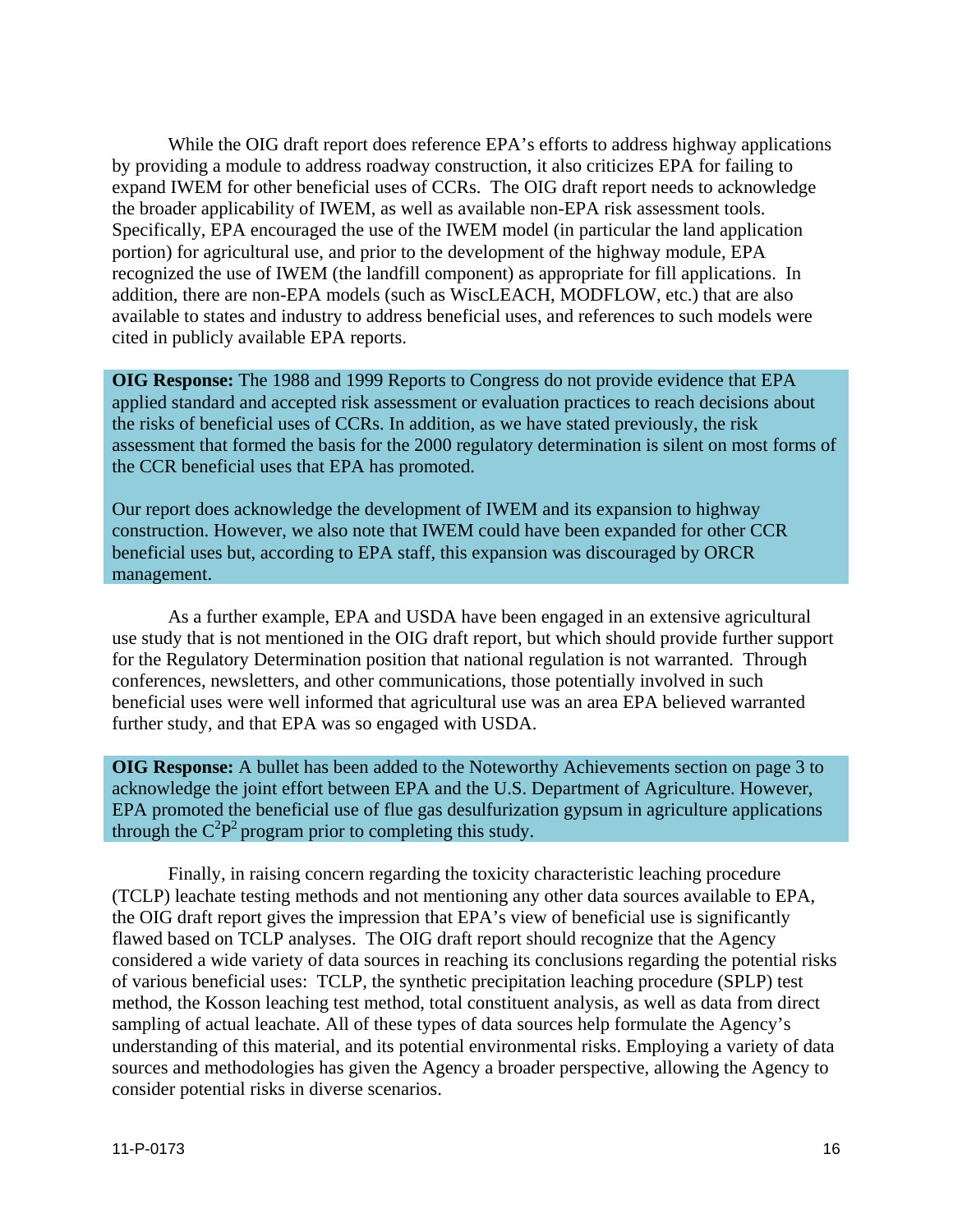**OIG Response:** The OIG's report does not state "significantly flawed based on TCLP analyses." Rather, our report states, "EPA's promotion of CCR beneficial uses to date has been based, in part, on limited leachate testing data that may not be applicable to beneficial use scenarios. In 1999, EPA used the TCLP to assess the mobility of CCR constituents, such as metals, and in 2000 determined that CCRs are not hazardous wastes. Recent research by the EPA Office of Research and Development shows that TCLP may not be the most accurate predictor of the mobility of metals under some beneficial use conditions. Therefore, use of the TCLP test may be limited for understanding risks of beneficial use of CCRs." In addition, our report states, "EPA has acknowledged in its 2010 proposed rule that TCLP alone is not a good predictor of the mobility of metals from CCRs under a variety of conditions." Our report also acknowledges the Agency's efforts to evaluate leaching of CCR constituents at the top of page 9.

#### **Damage Cases**

*Proven damage cases associated with sand and gravel pits (which is disposal, not beneficial use) should not be used to draw conclusions regarding beneficial use.* 

damage cases, EPA viewed placement in sand and gravel pits as disposal, not beneficial use.<sup>11</sup> The OIG draft report concludes that "EPA promoted beneficial uses of CCRs based on incomplete information," in part, based on the fact that in the 2010 CCR proposed rule, EPA identified damage cases resulting from disposal of unencapsulated CCRs into sand and gravel pits and from large-scale fill operations. This is inaccurate in several regards. Placement of CCRs in sand and gravel pits has always been considered by EPA to be disposal, **not** beneficial use. Disposal of CCRs in sand and gravel pits makes up the vast majority of the proven damage cases identified in the May 2000 Regulatory Determination. Precisely because of the associated

With respect to the placement of CCRs in large scale fill operations, the May 2000 Regulatory Determination had not identified any such damage cases, although one can view the disposal of CCRs in sand and gravel pits as a type of large scale fill operation.<sup>12</sup> Thus, in developing the proposed rule, the Agency also decided that it was appropriate to propose designating large-scale fill operations as disposal. This reflects the evolution of EPA's thinking since the RTC that large-scale placement of unencapsulated CCRs may, and has, posed greater risk than other types of fill. Thus, damage cases at sand and gravel pits should not be used to claim that problems exist generally with all beneficial uses, nor should our recent action of proposing that large scale fill be considered disposal form a basis for characterizing the environmental risks associated with the breadth of beneficial use operations.

 $11$  Sand and gravel pits are a mining operation, and had EPA not intended to regulate placement in sand and gravel pits as disposal, the operation would fall under minefilling.

<sup>&</sup>lt;sup>12</sup> While beneficial use includes "fill" operations, not all "fill" operations are part of the beneficial uses promoted by EPA. For example, minefilling is a "fill" operation. Consistent with the May 2000 Regulatory Determination, our intent is to deal with minefilling through rulemaking under SMCRA and/or RCRA.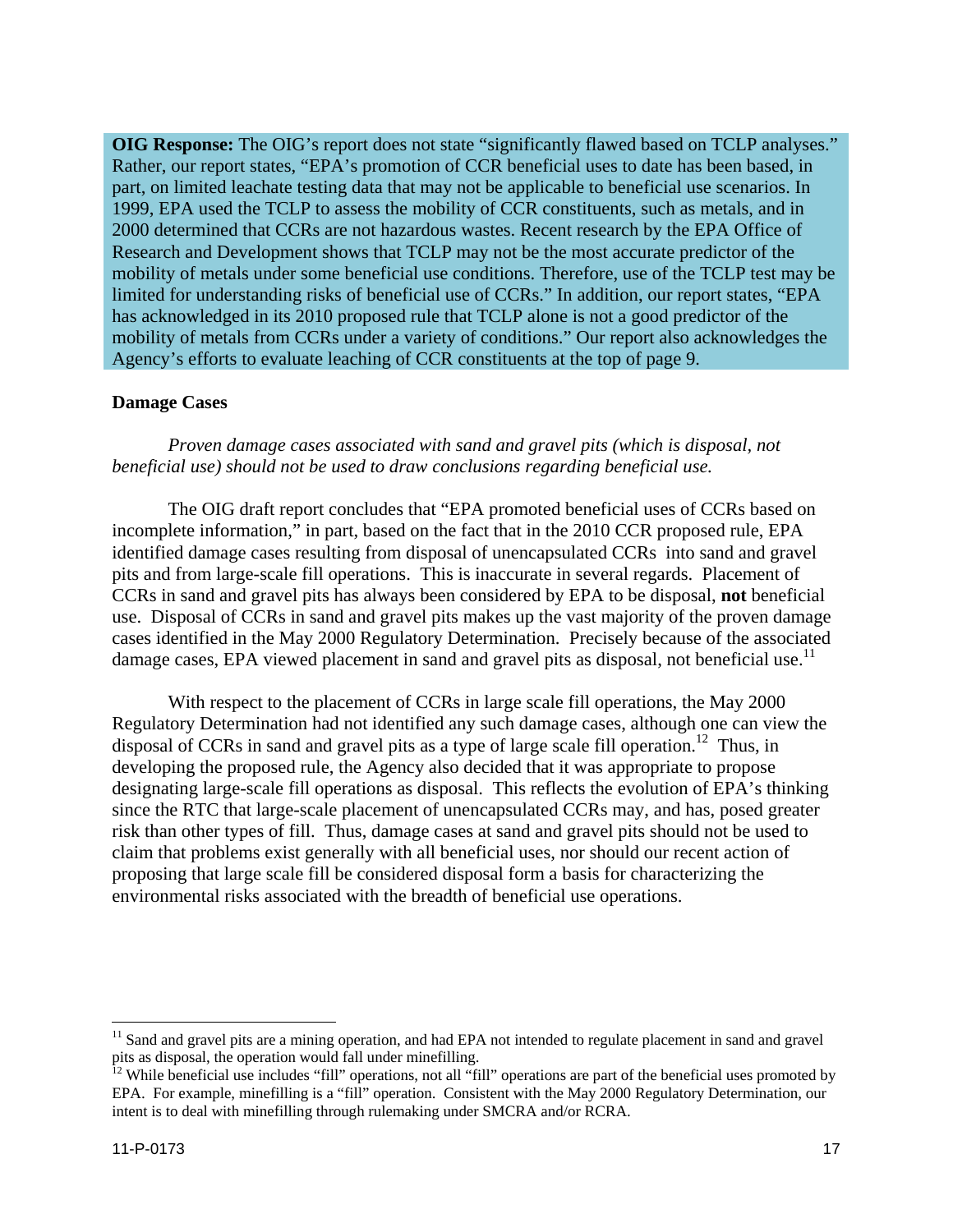**OIG Response:** We disagree with EPA's characterization of OIG conclusions. The statement in the OIG draft report, "EPA promoted beneficial uses of CCRs based on incomplete information," contrary to EPA assertion, is not based on language in the 2010 CCR proposed rule related to damage cases for sand and gravel pits. Rather, the OIG's conclusion that "EPA promoted beneficial uses of CCRs based on incomplete information" is based on OIG findings that "EPA's application of risk assessment, risk screening, and leachate testing and modeling was significantly limited in scope and applicability. EPA has not defined procedures for applying such practices to CCR beneficial use analyses and believed it could rely on state programs to manage risks associated with CCR beneficial use."

In its response, EPA states that it has always considered that coal ash in sand and gravel pits is disposal and not beneficial use. The OIG cannot attest to what EPA has "always considered." However, as stated in our October 2010 report, *Website for Coal Combustion Products Partnership Conflicts with Agency Policies*, (text boxes on pages 9 and 10) the OIG does not agree that EPA has consistently and clearly communicated a position that coal ash in sand and gravel pits is disposal and not beneficial use. Further, EPA has not provided additional evidence here to support its position.

Furthermore, discussion of the Kingston catastrophe should be deleted as it was not associated with beneficial use, and does not reflect any known risk scenario associated with beneficial use. [Note: If the final report continues to mention the discussion of the Kingston spill, we would note that the report should correct the statement on page 2 under "Noteworthy Achievements" that EPA's efforts to assess the structural integrity of units after the Kingston catastrophe led "… to the creation of the National Inventory of Dams hazard potential ratings, which address the potential consequences of failure or misoperation of dams." because it is not accurate. The National Inventory of Dams (which addresses a much larger universe of dams – approximately 83,000) has been in place since 1975, and is the source of the hazard potential rating system. Prior to EPA's assessment, many of the coal ash dams were already part of the National Inventory of Dams, and were classified according to their hazard potential. EPA adopted the existing rating system, and used the criteria to classify those units that had not previously been categorized. EPA suggests the IG reword this paragraph to say something like: This effort led to reports on the structural stability of these units, and recommendations for actions. EPA is monitoring the implementation of these actions. EPA has made all of the information on these assessments available to the public on our web site. EPA is continuing its assessment activities on units holding "wet" CCRs.]

**OIG Response:** EPA states that the OIG should delete mention of the Kingston catastrophe in the Background section of our report because the spill was not associated with beneficial use. We included reference to the Kingston catastrophe because it is associated with the development of the proposed rule and the rule is associated with beneficial use of CCRs. However, we have modified the language in the Noteworthy Achievements as suggested by EPA.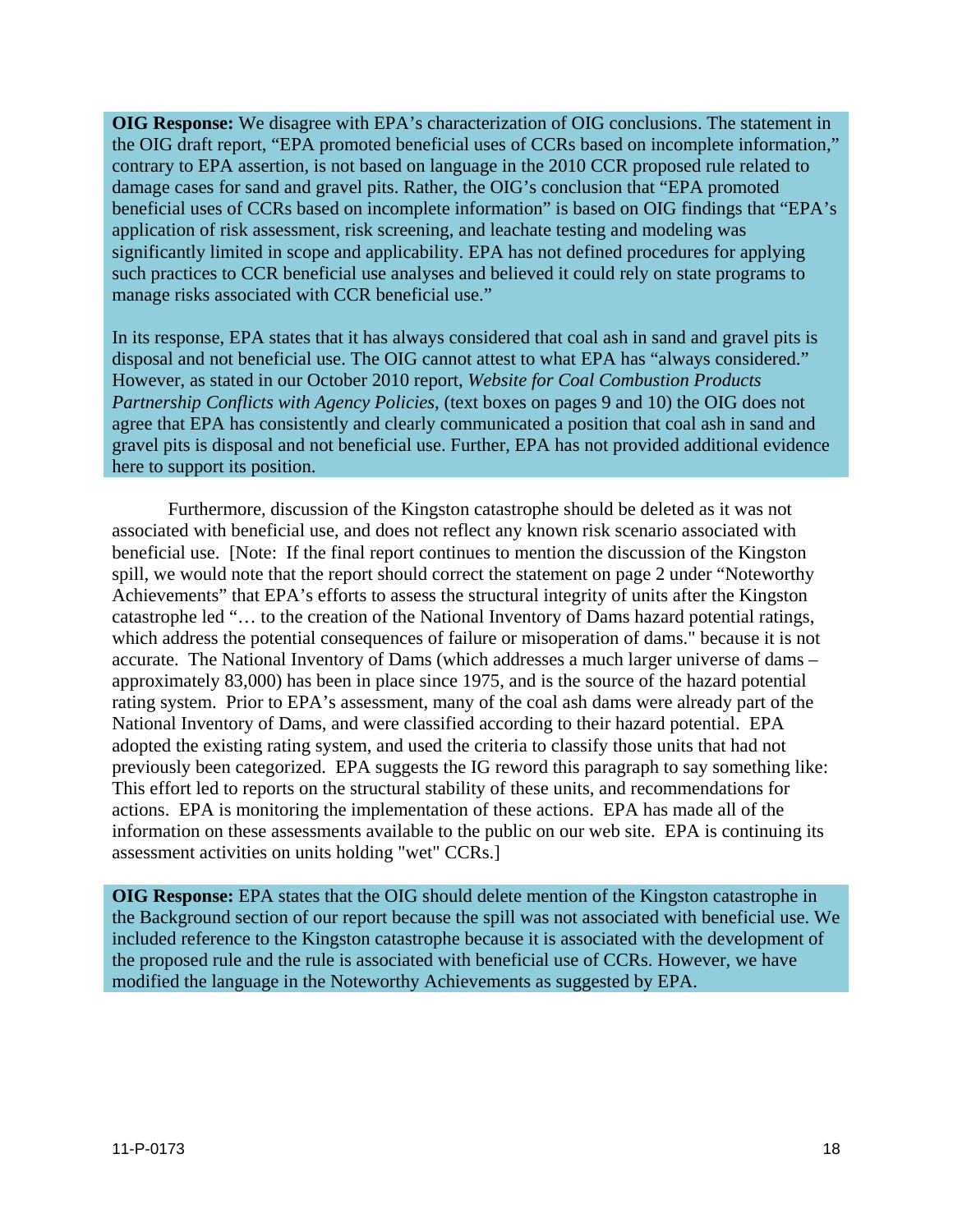#### **Encapsulated Versus Unencapsulated Beneficial Uses**

#### *Important distinctions need to be recognized between encapsulated and unencapsulated beneficial uses, as well as the different manner in which EPA addressed those uses.*

The OIG draft report fails to recognize that the risks associated with CCRs are distinct, based on the different types and applications of CCRs. Thus, the risks associated with the beneficial use of encapsulated CCRs, such as in cement, gypsum panels, or waste stabilization, which account for a substantial portion of beneficially used CCRs, do not present the same level or type of potential risk associated with the use of CCRs in unencapsulated uses, such as in soil modification or deicing operations. Stemming from the Agency's May 2000 Regulatory Determination, the manner in which EPA addressed unencapsulated beneficial uses differs substantially from encapsulated uses. EPA concluded that, nationally, unencapsulated beneficial uses could pose problems in some cases, and therefore warranted more site-specific evaluation by the state and/or user to account for the specific characteristics of the coal ash being used, the site conditions, the quantity of material placed, and other site-specific factors. EPA was clear that it was incumbent on state authorities and/or industry to conduct the appropriate site-specific assessments to determine whether the particular unencapsulated beneficial uses would be safe. The following are three illustrative quotations from publicly available EPA documents (which also demonstrate how EPA has also provided guidance to states and industry):

"Conduct an evaluation of local groundwater conditions prior to using coal combustion products as a fill material. Numerous groundwater models are available such as EPA's Industrial Waste Evaluation Model…"(Using Coal Ash in Highway Construction: A Guide to Benefits and Impacts, April 2005)

"In determining the environmental suitability of FGD gypsum for a particular location, you may find the USEPA's Industrial Waste Management Evaluation Model (IWEM) and the chapter on land application (Chapter 7) in the associated *Guide for Industrial Waste Management* (http://www.epa.gov/epawaste/nonhaz/industrial/guide/index.htm) to be useful resources. You should also consult with your State's department of environmental protection to comply with any regulations pertaining to the management of CCPs. You may also find it helpful to consult with your State's department of agriculture and agricultural extension service, and with the USDA Natural Resources Conservation Service."(Agricultural Uses for Flue Gas Desulfurization (FGD) Gypsum, March 2008)

"Unencapsulated use, however, has the potential for trace element leaching. Use of fly ash in stabilized base or embankments requires good management to ensure the environment is not impacted negatively. Although studies have shown that coal fly ash is typically safe to use in unencapsulated applications, precautions must still be taken to ensure environmental impacts are acceptable.<sup> $(28,29,30,31)$ </sup> An evaluation of groundwater conditions, applicable state test procedures, water quality standards, and proper construction are all necessary considerations in ensuring a safe final product.<sup>(10)</sup> "(User Guidelines for Byproducts and Secondary Use Materials in Pavement Construction, July 28, 2008)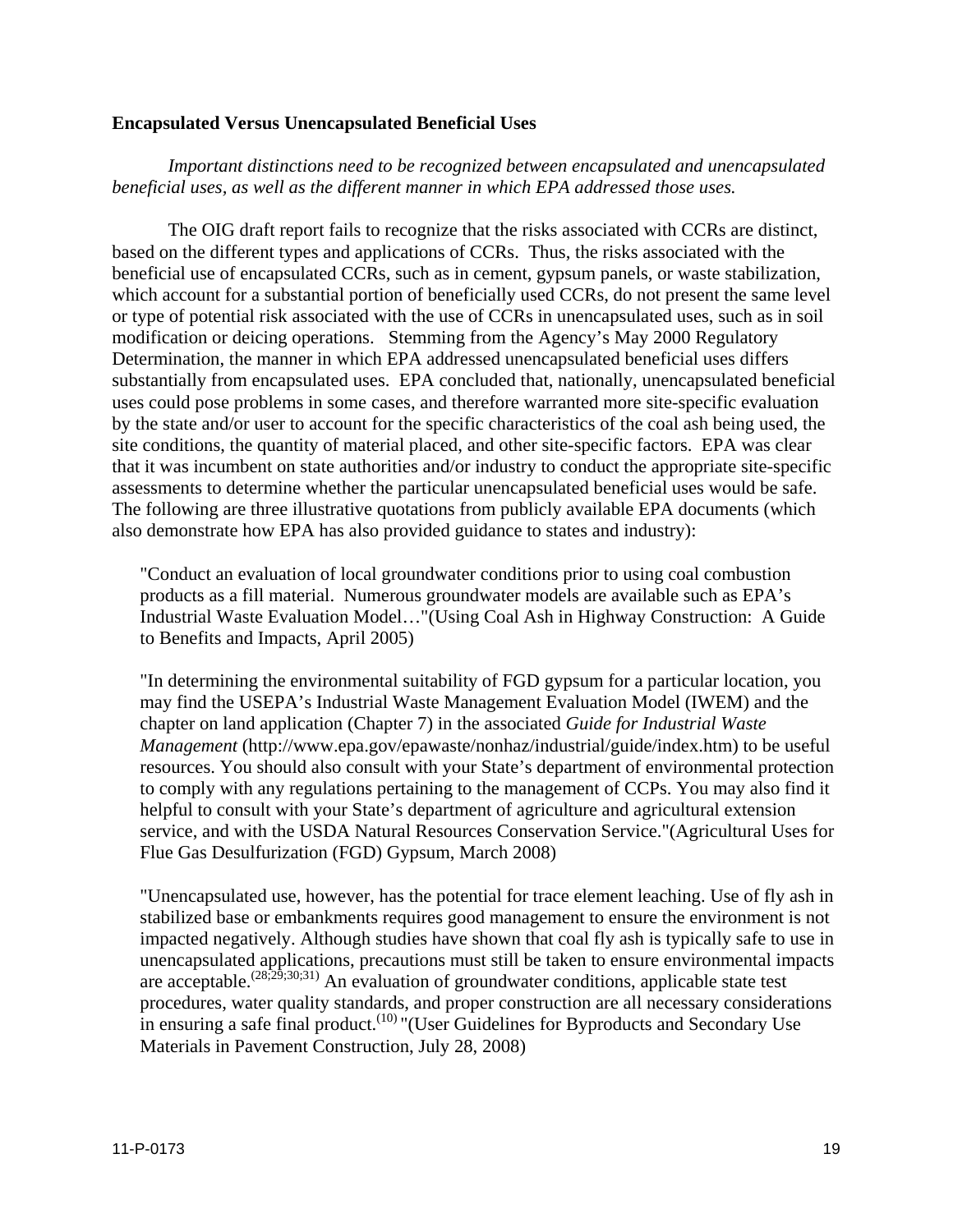**OIG Response:** EPA's response states, "The OIG draft report fails to recognize that the risks associated with CCRs are distinct, based on the different types and applications of CCRs. Thus, the risks associated with the beneficial use of encapsulated CCRs, such as in cement, gypsum panels, or waste stabilization, which account for a substantial portion of beneficially used CCRs, do not present the same level or type of potential risk associated with the use of CCRs in unencapsulated uses, such as in soil modification or deicing operations." While it may be widely believed that different risks are imparted from different forms of CCRs, EPA did not provide sufficient information to support this belief. The OIG's finding (page 5) is, "EPA did not follow accepted and standard practices in determining that the 15 categories of CCR beneficial uses it promoted through the  $\overline{C}^2P^2$  program were safe for those uses." These categories include both encapsulated and unencapsulated CCRs. EPA's completion of recommendation 1, "Define and implement risk evaluation practices to determine the safety of the CCR beneficial uses EPA promotes," should begin to address EPA's assertion about the safety of encapsulated CCR use.

EPA's response also states, "EPA was clear that it was incumbent on state authorities and/or industry to conduct the appropriate site-specific assessments to determine whether the particular unencapsulated beneficial uses would be safe." EPA further provides three examples/documents to support its assertion. We disagree that the statements in these documents make EPA's position clear, i.e., "that it was incumbent on state authorities and/or industry to conduct the appropriate site-specific assessments to determine whether the particular unencapsulated beneficial uses would be safe." Further, our October 2010 report, *Website for Coal Combustion Products*  Partnership Conflicts with Agency Policies, found that EPA's C<sup>2</sup>P<sup>2</sup> website, its chief means of promoting beneficial use of CCRs, "did provide some general precautions on beneficial use, [however] the  $C^2P^2$  Website did not identify large-scale fill applications as disposal, did not list known beneficial use damage cases, and did not emphasize EPA's concerns about beneficial use of unencapsulated CCRs in road embankments and agricultural applications." The  $C^2P^2$  websites on "CCP Benefits and Risks" and "Environmental and Health Information" did not state that "it was incumbent on state authorities and/or industry to conduct the appropriate site-specific assessments."

Finally, as the OIG reports here, reliance on state programs may have its limits. Only 34 states currently have beneficial use programs for recycled industrial materials, and beneficial use requirements vary in scope and rigor from state to state. States may rely on EPA for technical guidance and assistance because many do not have sufficient resources.

EPA's use of differing approaches in addressing encapsulated and unencapsulated uses was reaffirmed in the 2010 CCR proposed rule:

"EPA is proposing this approach in recognition that some uses of CCRs, such as encapsulated uses in concrete, and use as an ingredient in the manufacture of wallboard, provide benefits and raise minimal health or environmental concerns. That is, from information available to date, EPA believes that encapsulated uses of CCR, as is common in many consumer products, does not merit regulation. On the other hand, unencapsulated uses have raised concerns and merit closer attention. For example, the placement of unencapsulated CCRs on the land, such as in road embankments or in agricultural uses, presents a set of issues, which may pose similar concerns as those that are causing the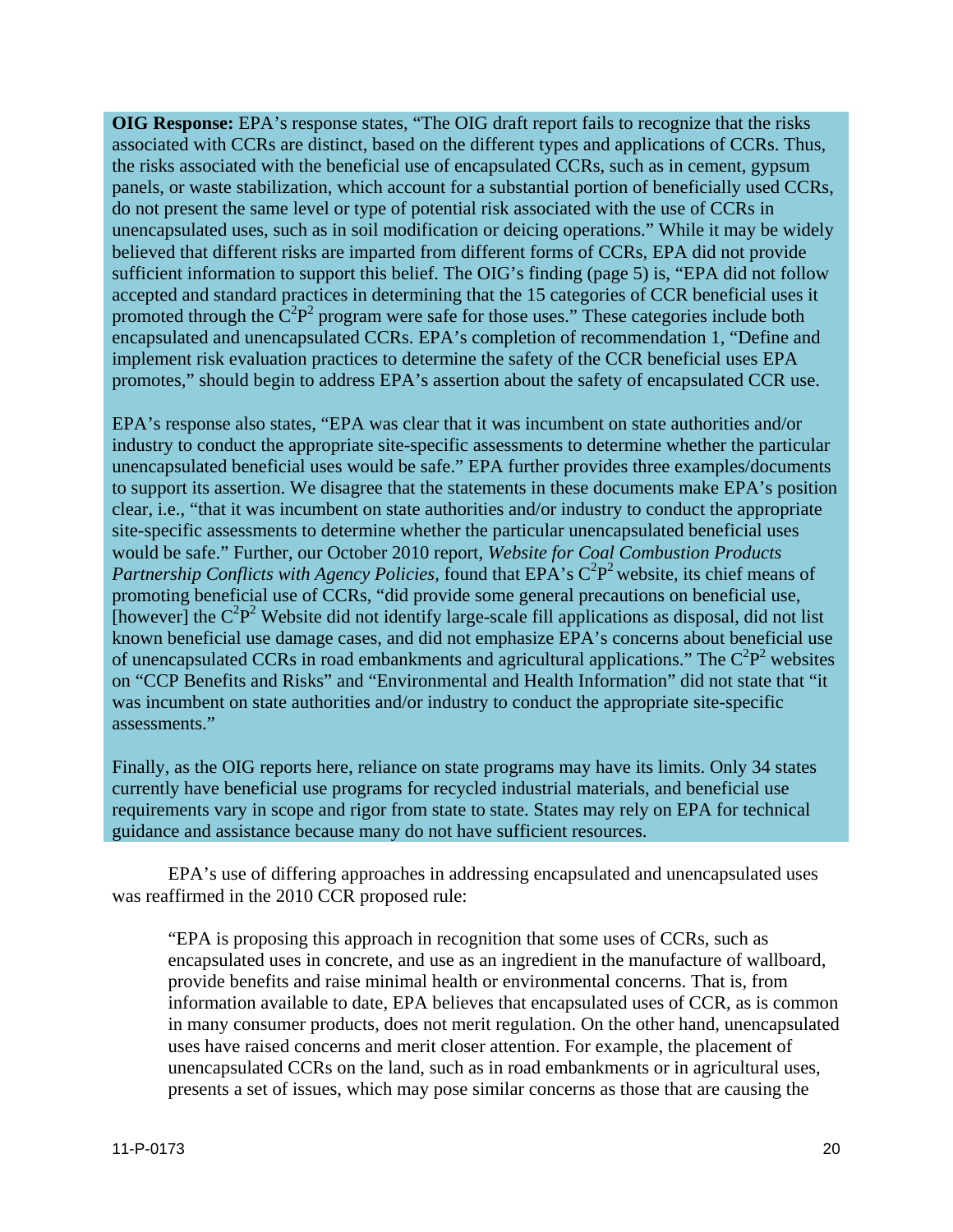Agency to propose to regulate CCRs destined for disposal. Still, the amounts and, in some cases, the manner in which they are used—*i.e.,* subject to engineering specifications and material requirements rather than landfilling techniques—are very different from land disposal." (75 Fed. Reg. 35160)

Furthermore, as stated in the 2010 CCR Proposed Rule:

"The beneficial uses that EPA identifies as excluded under the Bevill amendment, for the most part, present a significantly different picture, and a significantly different risk profile. As a result, EPA is explicitly not proposing to change their Bevill status (although we do take comment on whether ''unconsolidated uses'' of CCRs need to be subject to federal regulation). (75 Fed. Reg. 35186)

**OIG Response:** The OIG acknowledges that EPA describes differing approaches to address encapsulated and unencapsulated uses in the proposed rule. However, this position comes after years of supporting and promoting both categories of beneficial uses of CCRs through the  $C^2P^2$ program, in the absence of adequate risk information. EPA's concerns about unencapsulated uses of CCRs further support the OIG's recommendation 2 in this report.

Additionally, while the Agency recognizes the need for regulations for the management of CCRs in landfills and surface impoundments, EPA strongly supports the legitimate, beneficial use of CCRs in a protective, environmentally sound manner because of the significant environmental benefits that accrue both locally and globally.

**OIG Response:** EPA's continued support of CCR beneficial uses is acknowledged in the Noteworthy Achievements section on page 3, and in the Agency Response and OIG Evaluation on page 12.

The OIG draft report also criticizes EPA's reliance on states in the context of site-specific evaluations. However, EPA's message was not a statement that unencapsulated beneficial use is advocated solely on compliance with whatever state standards are in place, but rather that: "an evaluation of groundwater conditions, applicable state test procedures, water quality standards, and proper construction are all necessary in ensuring a safe final product." (User Guidelines for Byproducts and Secondary Use Materials in Pavement Construction, July 28, 2008). It should also be recognized that CCRs are currently a RCRA Subtitle D waste, and outside of the municipal solid waste context, under RCRA Subtitle D, it is states, not EPA, who have primary regulatory authority over the disposal and recycling (beneficial use) of CCRs. EPA's role is to establish minimum national criteria, which we have done, but otherwise have no direct authority to enforce or implement those requirements.

**OIG Response:** EPA established the  $C^2P^2$  program to encourage beneficial use of all types of CCRs. In establishing such a program, EPA has a responsibility to ensure that it is promoting safe practices and is clearly communicating any risks. As we identified in our October 2010 report, the risks were not clearly or fully communicated, which resulted in EPA removing access to the  $C^2P^2$  website. While EPA quotes a precaution from 2008 guidelines for pavement construction, this does not represent a clear communication of concerns about risks associated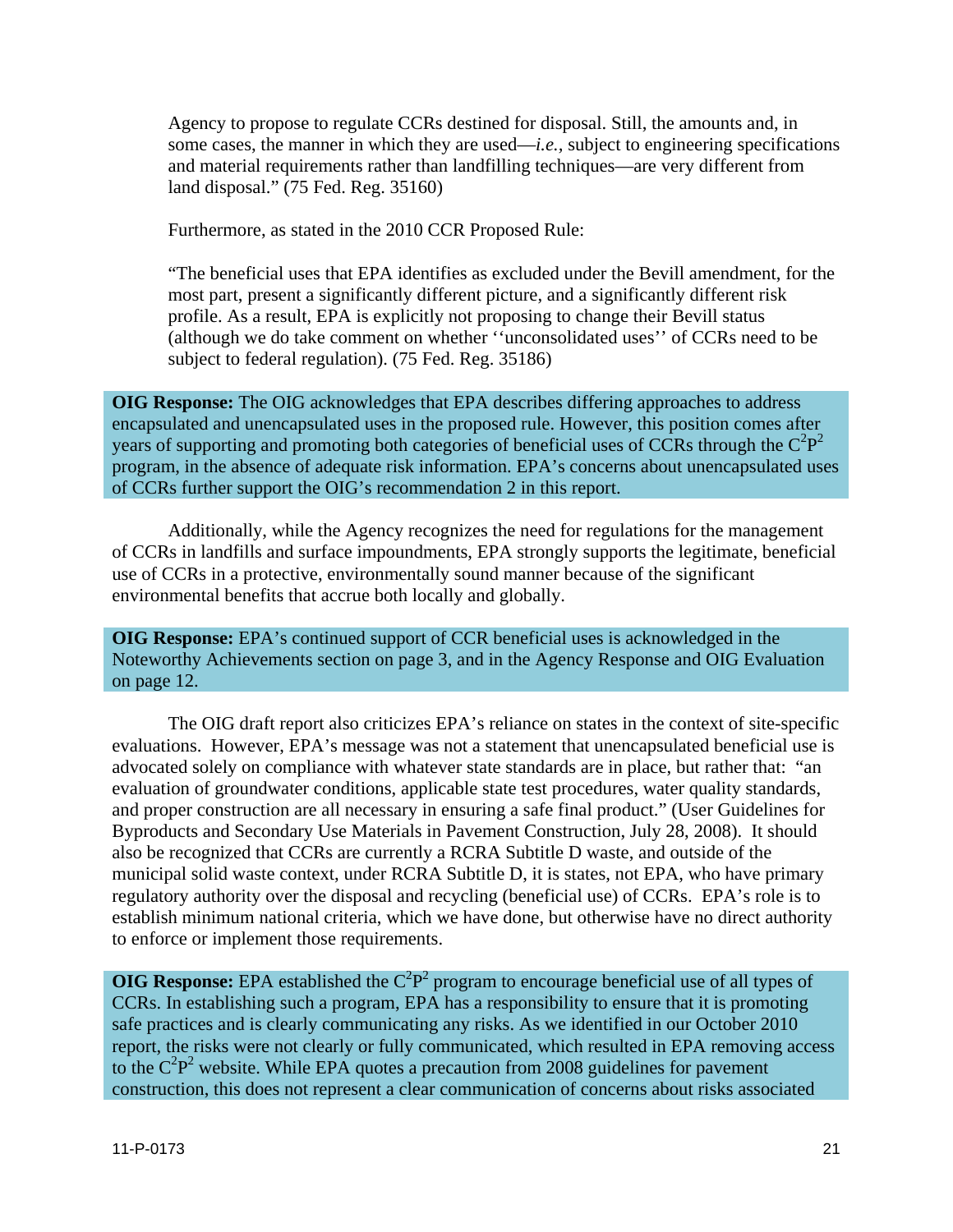with all unencapsulated CCRs. EPA's position that states are responsible for determining the risks of CCR beneficial uses is inconsistent with its stated position in the 2005 RCC Action Plan. As we note on pages 9 and 10 of this report, the 2005 RCC Action Plan included a strategy to characterize target materials and identify safe and beneficial use practices. According to the RCC, this information is needed to "provide a repository of information about these materials for use by the public, including States conducting beneficial use determinations." The action plan further states, "EPA's core mission is to protect human health and the environment. As a result, the public looks to us to assess and explain the safety of beneficial use practices." It appears that EPA used its management discretion, versus a specific authority, to seek to implement the goals of the RCC (also a voluntary program).

The Risk Assessment section of the OIG draft report, Chapter 2 (page 5), states that "EPA only initiated one risk assessment for beneficial use of a single type of CCR…" This reference is to an  $FBC^{13}$  analysis for agricultural use. As indicated previously, EPA concluded that, nationally, unencapsulated beneficial uses could pose problems in some cases, and therefore warranted more site-specific evaluation by the state and/or user. Therefore, when we issued the March 2008, Agricultural Uses for Flue Gas Desulfurization (FGD) Gypsum, the Agency did not provide direction that the FBC analysis (referenced in the OIG draft report) indicated it was safe, but rather provided direction to the reader to consider using the land application module of the IWEM to assess risks, along with contacting the state environmental and agricultural authorities.

**OIG Response:** EPA's response states, "As indicated previously, EPA concluded that, nationally, unencapsulated beneficial uses could pose problems in some cases, and therefore warranted more site-specific evaluation by the state and/or user." EPA has not provided sufficient evidence that it either reached or clearly communicated this conclusion. In fact, the 2000 regulatory determination does not specifically mention unencapsulated beneficial uses.

References to FBC wastes in the report have been modified based on EPA's comments in footnote 6 of its response.

Finally, in a number of places, the OIG draft report refers to EPA's failure to follow "accepted and standard practices in determining that CCRs are safe for the beneficial uses it has promoted." EPA agrees that assessment of risk is a critical component in the decision-making associated with beneficial use. There are many different and appropriate ways to evaluate risk, and we believe we have generally conducted the risk evaluations that were appropriate to the circumstances, e.g., IWEM, RTC with public comment, damage cases, case studies, and weight of evidence. We also believe that there are situations where site-specific conditions are of critical importance (i.e., unencapsulated uses), and that any national risk evaluation could not adequately substitute for a site-specific assessment. In such cases, we highlighted that states or users should do a more extensive site-specific evaluation. We need to retain the flexibility to determine the best evaluation method given the risks, our resources, and state and industry capabilities and responsibilities.

 $13$  The report describes FBC wastes as one type of CCR. This is inaccurate. We define CCR as fly ash, bottom ash, boiler slag, and flue gas desulfurization sludge. FBC is a type of combustion device; not a waste type.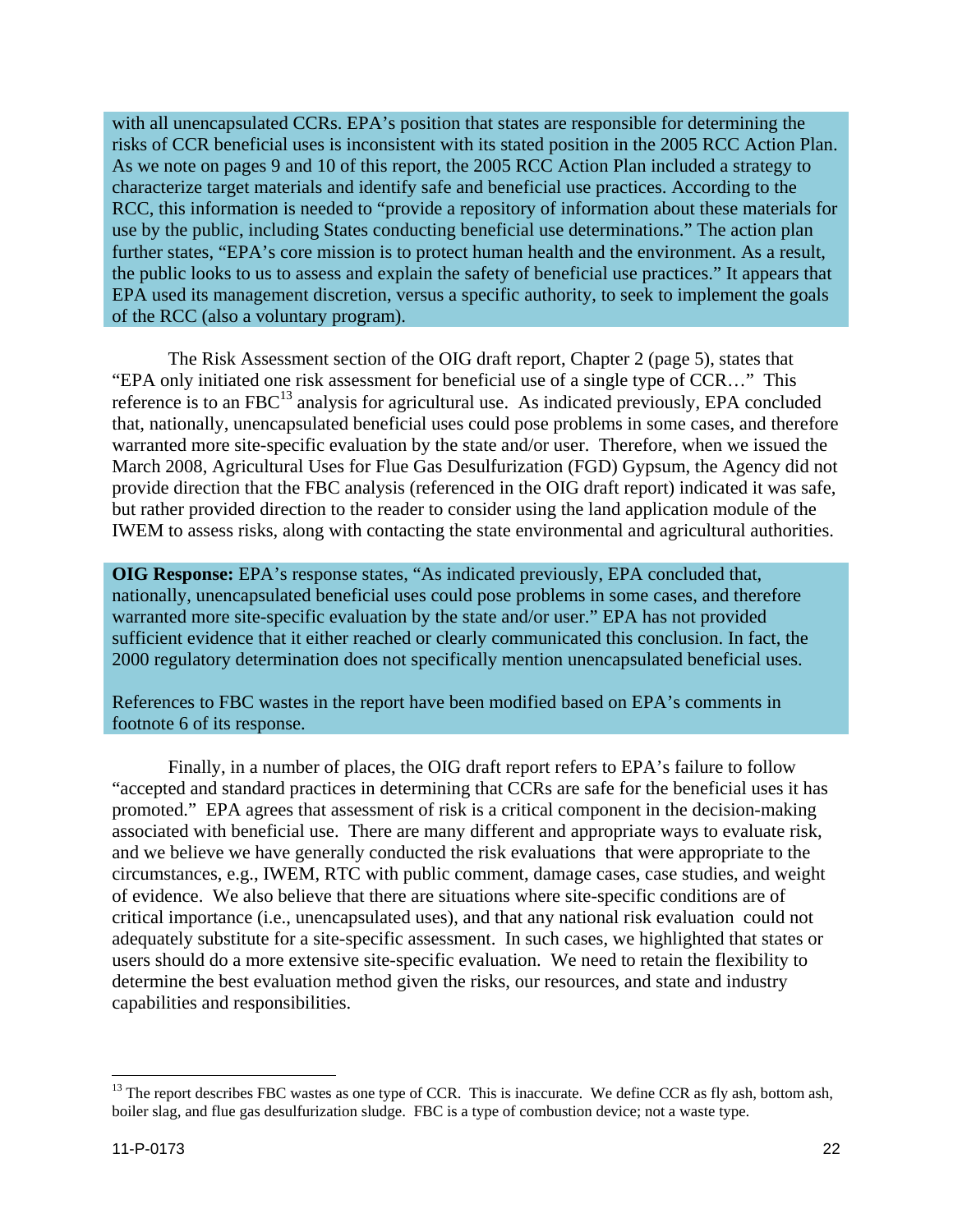**OIG Response:** The definition of accepted and standard practices for determining the risks of CCRs is important to objectively identify the process that will be followed for the public determination of risk. In our opinion, this does not necessarily mean that EPA must perform sitespecific assessments for every beneficial use application of CCRs. The practices could be defined to clarify that a site-specific assessment should be performed under specific conditions. EPA did not provide sufficient evidence that its promotion of beneficial uses was preceded by completion of appropriate risk assessments or evaluations, or that other controls were in place to ensure that risks, for all forms of CCRs promoted by EPA, were properly characterized, studied, and communicated. Had EPA implemented its 2005 RCC plans to characterize target materials and identify safe and beneficial use practices, it may have had a sufficient basis to responsibly promote many uses of CCRs.

#### **Proposed Rule**

*Since EPA is still in the process of assessing the comments received on the proposed rule, the OIG draft report should be very cautious in treating the proposal as a final statement.* 

The proposed CCR rule included positions on a wide range of issues and solicited comment on those issues. Over 450,000 comments were received. EPA needs to assess and respond to those comments before issuing a final rule that will establish final Agency positions, including possible additional work that may be needed in the area of risk evaluation. The OIG needs to exercise greater caution in its final report in recognition of the fact that EPA's evaluation of the comments could affect the positions taken on various issues in the final rule. For example, in the proposed rule, the Agency solicited comment on a wide range of issues associated with unencapsulated beneficial uses, such as the need for and propriety of various leach tests, and the safety of agricultural uses and construction practices, etc. (65 Fed Reg 35165.) The OIG draft report appears to inappropriately use the solicitation of comment as a justification to infer a conclusive determination that problems currently exist with the beneficial use of CCRs.

**OIG Response:** The OIG has evaluated its references to the proposed rule and used due care in how we characterize Agency positions stemming from the rule.

#### **The Recommendations**

As an overall comment, further actions taken by EPA on the beneficial use of CCRs will be done in a manner that is consistent with decisions made as part of the CCR rulemaking effort. As previously noted, EPA received over 450,000 comments from the comment period and hearings on the proposed CCR rule. Given the magnitude of comments and the time it will take for EPA to process this information, EPA recommends the OIG add language to the final report acknowledging that the Agency has proposed regulation and solicited comment on the beneficial use of CCRs, particularly as related to the unencapsulated uses of CCRs, and that the Agency will consider those comments in making final decisions.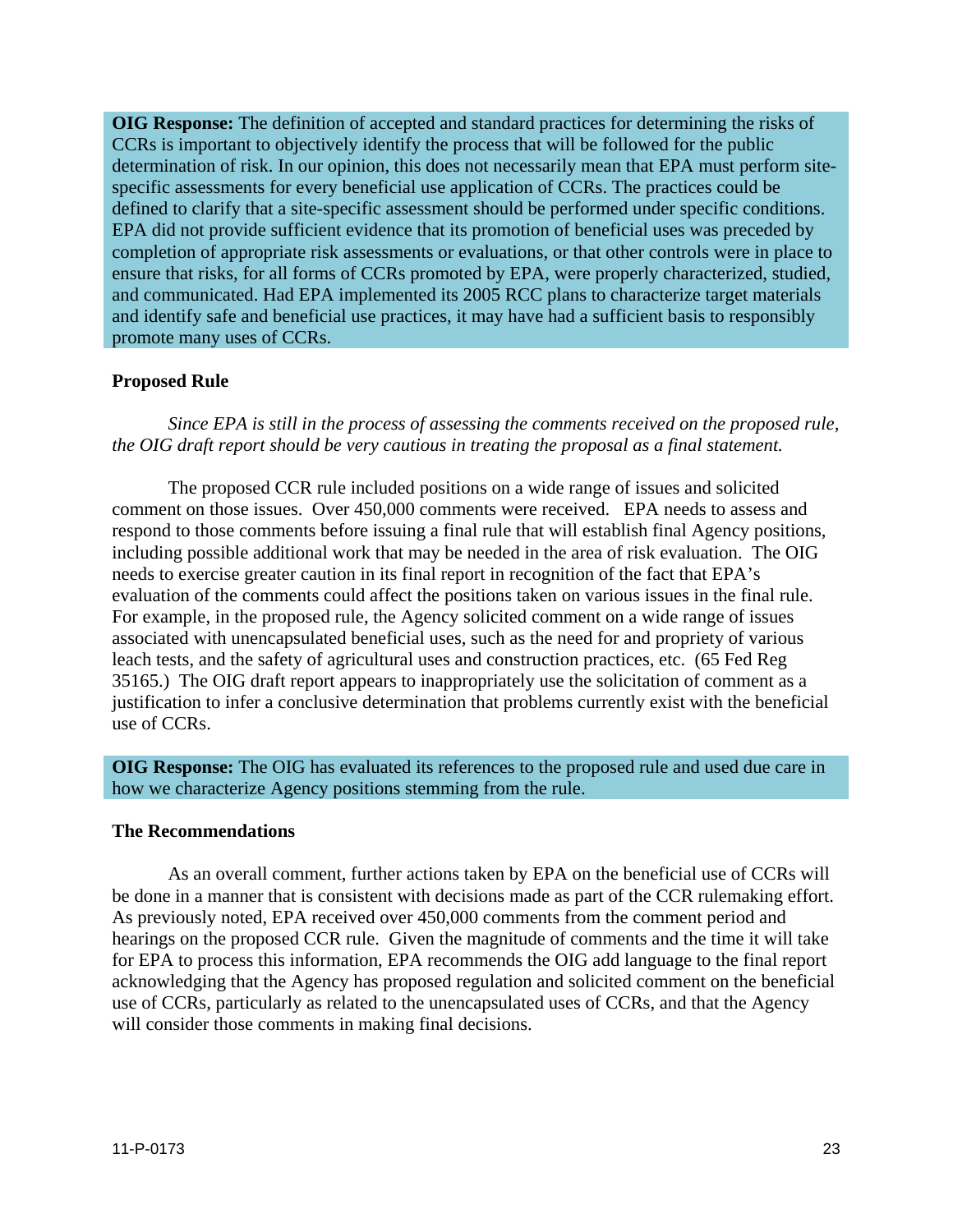The draft's first recommendation is:

#### *Define and implement risk assessment practices to determine the safety of CCR beneficial uses EPA promotes*.

As discussed above, many unencapsulated uses will necessitate evaluation of safety by the state and/or user, because of the site-specific nature of such uses. The Agency has evaluated a number of CCR beneficial uses already as noted above, but agrees that it will reexamine the range of risk evaluation practices that may be appropriate and determine how to proceed after evaluating the comments received on the CCR proposal, particularly on CCR unencapsulated uses.

In addition, EPA recommends that the OIG use the phrase "risk evaluation," rather than "risk assessment," as the latter is a term of art and in recognition of the fact that there are various ways that the safety of beneficial uses could be reviewed and evaluated.

**OIG Response:** The Agency agrees to reexamine the range of risk evaluation practices that may be appropriate and determine how to proceed after evaluating the comments received on the CCR proposal, particularly on CCR unencapsulated uses. We have replaced "risk assessment" with "risk evaluation" in recommendation 1.

This recommendation is open with agreed-to actions pending. In its 90-day response to this report, EPA should include a more detailed corrective action plan with estimated milestone dates for defining and implementing these practices.

The second recommendation is:

#### *Evaluate data on coal ash structural fill applications to identify and assess potential risks to human health and the environment resulting from inappropriate disposal described as beneficial use.*

We agree with the OIG that the safe beneficial use of CCRs is important. However, this recommendation appears to contemplate actions that are not feasible due to lack of information and ability to collect needed information. The draft OIG report on page 11 calls for "…EPA to retrospectively evaluate existing high-risk coal ash applications to identify potential risks to human health and the environment." The apparent intent is for EPA to identify where coal ash has been historically used in structural fill applications and conduct environmental assessments at those sites. This is not feasible. EPA had no requirements for record-keeping or reporting of such activities. We do not know whether states required records to be kept or reported to them. Further, it is not clear that the power plants that generated the CCRs have that information. In short, without a readily available source of information and data, it would be infeasible and impractical for EPA to undertake this recommendation.

As noted previously, the OIG has not presented any evidence to justify the need for a special national assessment of CCR structural fills. The risks that the draft OIG report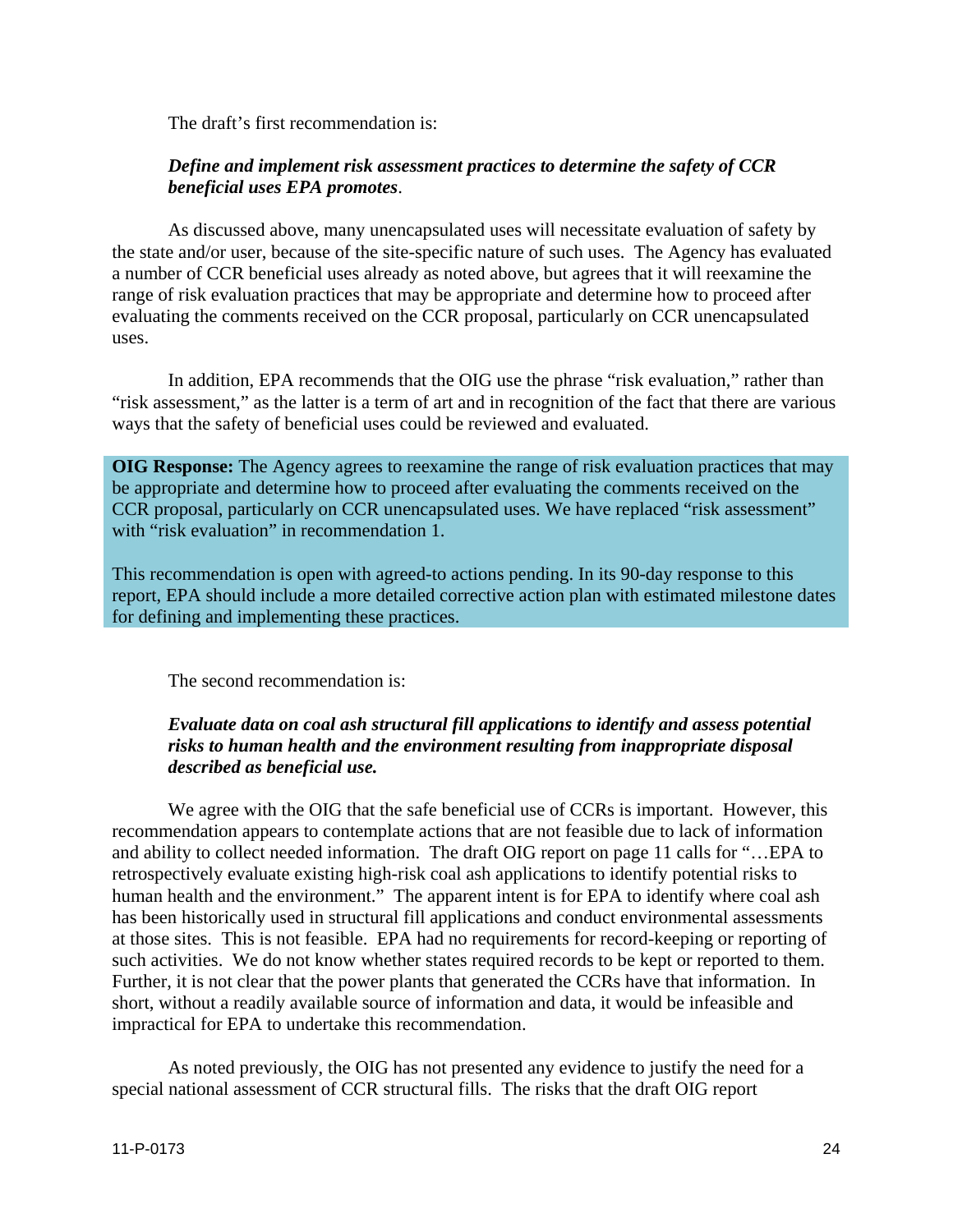referenced in the proposed rule relate to the placement of CCRs in sand and gravel pits and the use of CCRs for large-scale fill operations. Of the damage cases identified in the proposed rule, corrective action has been taken at each site, and thus it is not clear why EPA would need to reassess those sites. We have examined the current and proposed Superfund National Priorities  $List<sup>14</sup>$  and out of approximately 1,700 sites, only four sites were listed on the National Priorities List (and none of them are currently listed). EPA is in the process of going through the over 450,000 comments to the proposed rule. We do not know yet whether there is sufficient justification to conduct a special national assessment of coal ash structural fill operations based on the comments submitted on the proposed rule, but at this point, it is premature to assume such action is warranted.

Prospectively, EPA will address large-scale fill operations in the rulemaking. We therefore suggest the recommendation be modified to call for EPA to determine if further EPA action is warranted to address historical CCR structural fill applications, based on comments on the proposed rule and other information available to EPA.

**OIG Response:** EPA's response states that it will "prospectively . . . address large-scale fill operations in the rulemaking." EPA also suggested a modification to recommendation 2 that it "determine if further EPA action is warranted to address historical CCR structural fill applications, based on comments on the proposed rule and other information available to EPA." The OIG agreed to this modification and in a subsequent meeting, EPA agreed to the recommendation.

This recommendation is open with agreed-to actions pending. In its 90-day response to this report, EPA should include a corrective action plan with estimated milestone completion dates for the agreed-to recommendation.

In conclusion, OSWER appreciates the opportunity to review the OIG's subject draft report. OSWER takes these issues very seriously, and will continue to evaluate these issues as part of the rulemaking effort.

<sup>&</sup>lt;sup>14</sup>The *National Priorities List* (NPL) is the list of national priorities among the known releases or threatened releases of hazardous substances, pollutants, or contaminants throughout the United States and its territories. The NPL is intended primarily to guide the EPA in determining which sites warrant further investigation. (http://www.epa.gov/superfund/sites/npl/)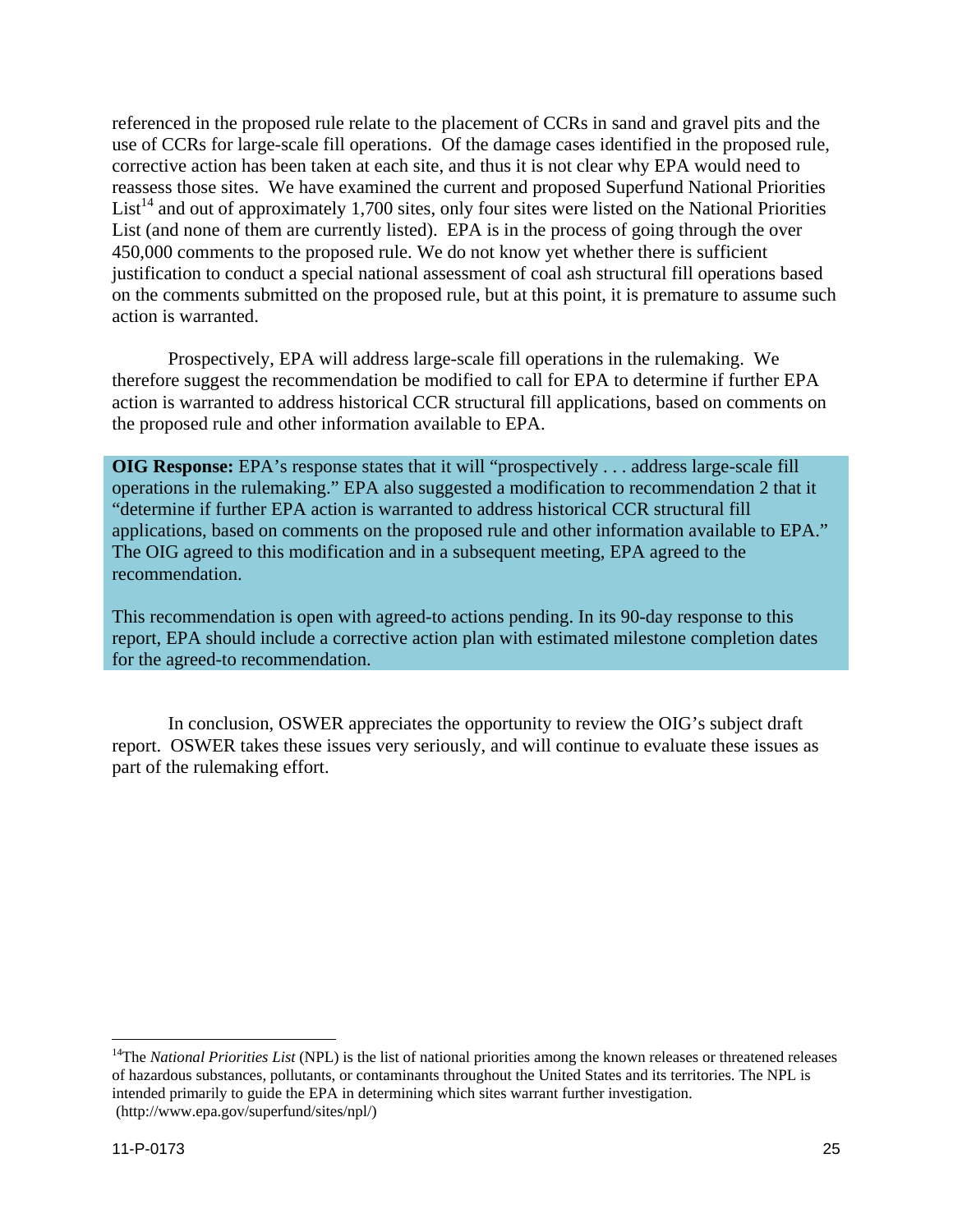#### **ATTACHMENT A**

The specific findings in the May 2000 Regulatory Determination are excerpted below (see 65 Fed Reg. 32229-32230).

*"Beneficial purposes include waste stabilization, beneficial construction applications (e.g., cement, concrete, brick and concrete products, road bed, structural fill, blasting grit, wall board, insulation, roofing materials), agricultural applications (e.g., as a substitute for lime) and other applications (absorbents, filter media, paints, plastics and metals manufacture, snow and ice control, waste stabilization)."* 

*"For beneficial uses other than minefilling, we have reached this decision because: (a) We have not identified any beneficial uses that are likely to present significant risks to human health or the environment; and (b) no documented cases of damage to human health or the environment have been identified. Additionally, we do not want to place any unnecessary barriers on the beneficial use of coal combustion wastes so that they can be used in applications that conserve natural resources and reduce disposal costs."* 

*"Currently, the major beneficial uses of coal combustion wastes include: Construction (including building products, road base and sub-base, blasting grit and roofing materials) accounting for approximately 21%; sludge and waste stabilization and acid neutralization accounting for approximately 3%; and agricultural use accounting for 0.1%. Based on our conclusion that these beneficial uses of coal combustion wastes are not likely to pose significant risks to human health and the environment, we support increases in these beneficial uses of coal combustion wastes."* 

*"Off-site uses in construction, including wallboard, present low risk due to the coal combustion wastes being bound or encapsulated in the construction materials or because there is low potential for exposure. Use in waste and sludge stabilization and in acid neutralization are either regulated (under RCRA for hazardous waste stabilization or when placed in municipal solid waste landfills, or under the Clean Water Act in the case of municipal sewage sludge or wastewater neutralization), or appear to present low risk due to low exposure potential. While in the RTC, we expressed concern over risks presented by agricultural use, we now believe our previous analysis assumed unrealistically high-end conditions, and that the risk, which we now believe to be on the order of 10-6, does not warrant national regulation of coal combustion wastes that are used in agricultural applications."* 

*"In the RTC, we were not able to identify damage cases associated with these types of beneficial uses, nor do we now believe that these uses of coal combustion wastes present a significant risk to human health or the environment. While some commenters disagreed with our findings, no data or other support for the commenters' position was provided, nor was any information provided to show risk or damage associated with agricultural use. Therefore, we conclude that none of the beneficial uses of coal combustion wastes listed above pose risks of concern."*